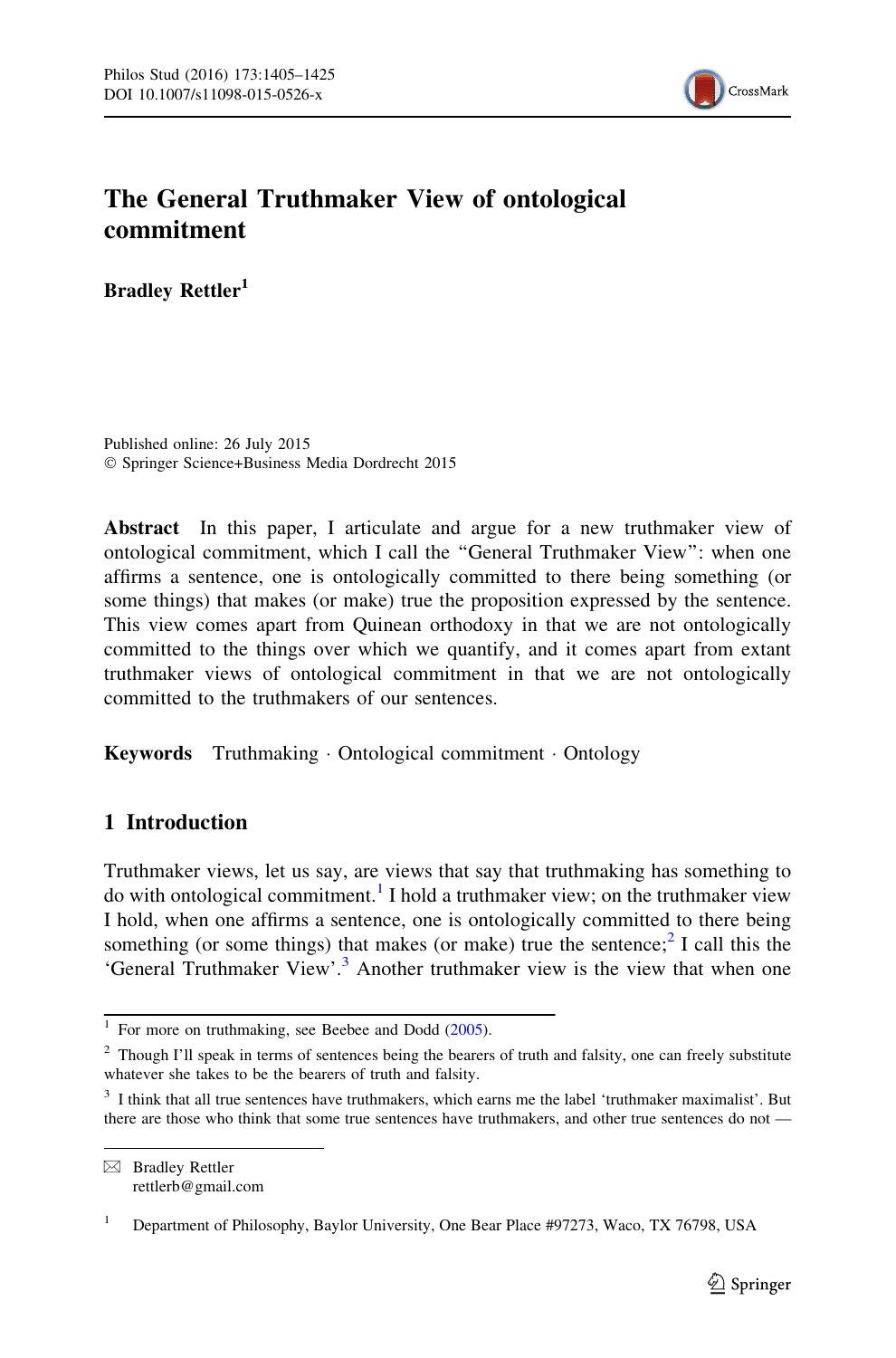affirms a sentence, one is ontologically committed to whatever happens to make true the sentence; I call this the 'Specific Truthmaker View'.<sup>4</sup> I begin the paper by giving a characterization of ontological commitment; this is to forestall the charge that truthmaker views of ontological commitment are analytically false because to ontologically commit to something just means to believe or accept that it exists. I then develop the General Truthmaker View of ontological commitment and argue that it has significant advantages over its Quinean rival. I conclude by arguing that it also has significant advantages over the Specific Truthmaker View.

#### 2 The ontological question

Ontology is often characterized as an attempt to answer a question — ''the ontological question''. Because there is no agreed-upon ontological question, and each ontologist is attempting to answer that which she considers the ontological question, ontologists are not all doing the same thing. Some are in the business of saying what there is, or what kinds of things there are.<sup>5</sup> Some are trying to give an account of the structure of reality. $6$  Some are trying to tell the deep story of the world.<sup>7</sup> What an ontologist thinks the ontological question ought to be will determine what she's up to when she does ontology.

Quine [\(1948](#page-20-0)) thought the ontological question was, ''What is there?'' So Quine was in the business of saying what things there are. He didn't do so by listing them all, but by figuring out the predicates of our best theories. The extensions of those predicates are sets, and the members of those sets are the things there are. Recently, Schaffer [\(2009](#page-20-0)) has argued that the ontological question is ''What grounds what?'' So when Schaffer does ontology, he is trying to say what things are the grounds, and what things those things ground. Fine [\(2009](#page-19-0)) argues that the ontological question is ''What is real?'' So when he does ontology, he is trying to list the things that are real; there are, according to him, fewer real things than things there are. (Sider [2011,](#page-20-0) p viii) thinks ''the goal of metaphysics is to give a fundamental description of the world''; this suggests that for him the ontological question is, ''What things show up in the fundamental description of the world? $18$ 

Footnote 3 continued

negative existentials, perhaps. There is a danger for such people in accepting the General Truthmaker View. They would want to modify it in some way like the following: ''If one affirms a sentence, then if the sentence has a truthmaker, then one is ontologically committed to there being something or some things that makes or make it true''. This is problematic, not in the least because one doesn't occur any ontological commitments by uttering false sentences. I cannot think of an obviously unobjectionable modification.

<sup>4</sup> More on this view in §6.1.

 $5$  See Quine ([1948\)](#page-20-0) and its many descendants.

 $6$  See Sider [\(2011](#page-20-0)).

 $7$  See Heil [\(2003](#page-19-0)).

<sup>&</sup>lt;sup>8</sup> In his words: "[The ontological question] is rather: "Are there Fs?" where 'there are' is understood as having a fundamental sense." (Sider [2011,](#page-20-0) 175)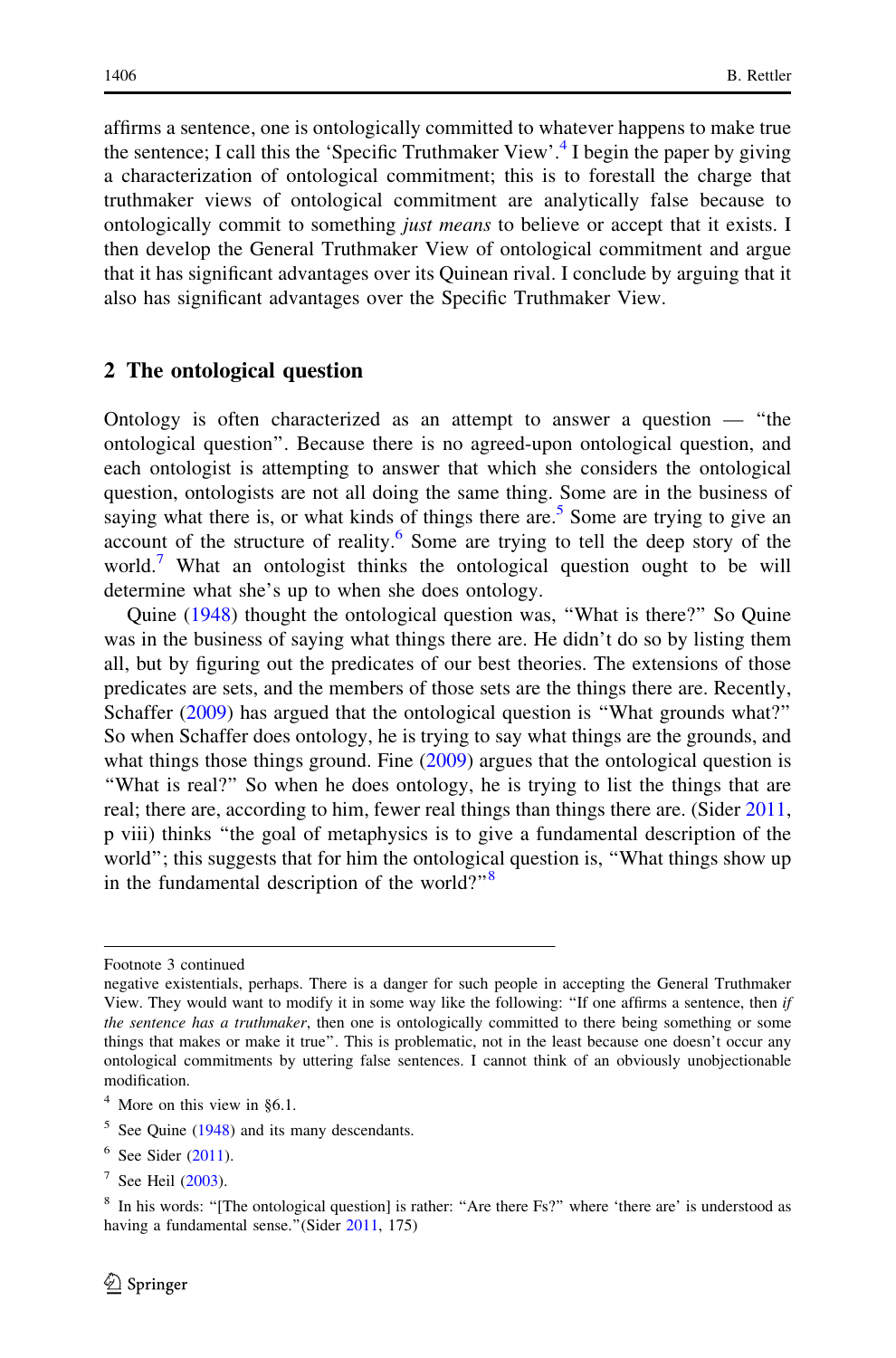There is disagreement over what the ontological question is. For the rest of this paper, I shall take it for granted that it is at least an open question whether ''what is there?'' is the ontological question, or whether some other question deserves (or should deserve) that distinction. This implies that ''the ontological question'' doesn't mean ''the question of what there is''.

#### 3 Ontological commitment

One's ontology is one's answer to the ontological question—whatever one takes that question to be. So, since Quine thought the ontological question is, ''What is there?'', Quine's ontology is the things he thought there are. Since Schaffer thinks the ontological question is, ''What grounds what?'', Schaffer's ontology is what he thinks the grounds are and what he thinks is grounded. Since Fine thinks the ontological question is, ''What is real?'', Fine's ontology is what he takes to be real. And so on. So, where one takes the ontological question to be a substitution instance of "What satisfies  $O$ ?", one's ontology is the thing(s) one takes to satisfy what she substitutes for  $O<sup>9</sup>$ .

One's ontological commitments are broader than just one's ontology. One's ontological commitments are one's ontology (which we might call ''explicit ontological commitments''), plus some more things—what we might call one's "implicit ontological commitments". But to which things are our implicit ontological commitments? One thought is that S's implicit ontological commitments are the things that S's answer to the ontological question entails satisfy what one substitutes for O. That is, where S substitutes " $P$ " for O and thus takes the ontological question to be, "What satisfies  $P$ ?" and S answers the ontological question with " $Fs$  and  $Gs$  satisfy  $P$ ", then  $S$  is explicitly ontologically committed to  $Fs$  and  $Gs$ , and  $S$  is implicitly ontologically committed to any  $Hs$  such that it is impossible that  $Fs$  and  $Gs$  satisfy  $P$  and  $Hs$  not satisfy  $P$ .

But this characterization of implicit ontological commitment will not do. If the classical theist is right, then God is a necessary being and the ultimate ground of everything and has more reality than anything else. So if the classical theist is right, it is necessary that God satisfies what Quine and Schaffer and Fine substitute for O. But if ontological commitments are what the above paragraph says and the classical theist is right, then Quine and Schaffer and Fine are ontologically committed to God. But Quine and Schaffer and Fine are not even implicitly ontologically committed to God. So implicit ontological commitment must be something else.

A better thought is that one's implicit ontological commitments are to the things that her answer to the ontological question *obviously entails* satisfy what she substitutes for  $O$ .<sup>10</sup> Quine, Schaffer, and Fine would disagree that their answers to their ontological questions entail that God satisfies what they substitute for  $O$ . And it

<sup>9</sup> Generally 'O' would be thought of as a predicate; but many people think the ontological question is, "what exists?", and many think that 'exists' isn't a predicate.

<sup>10</sup> Obviously it's tricky to spell out what it means for an entailment to be ''obvious'', but I trust the notion is familiar enough and close enough to accurate to be helpful.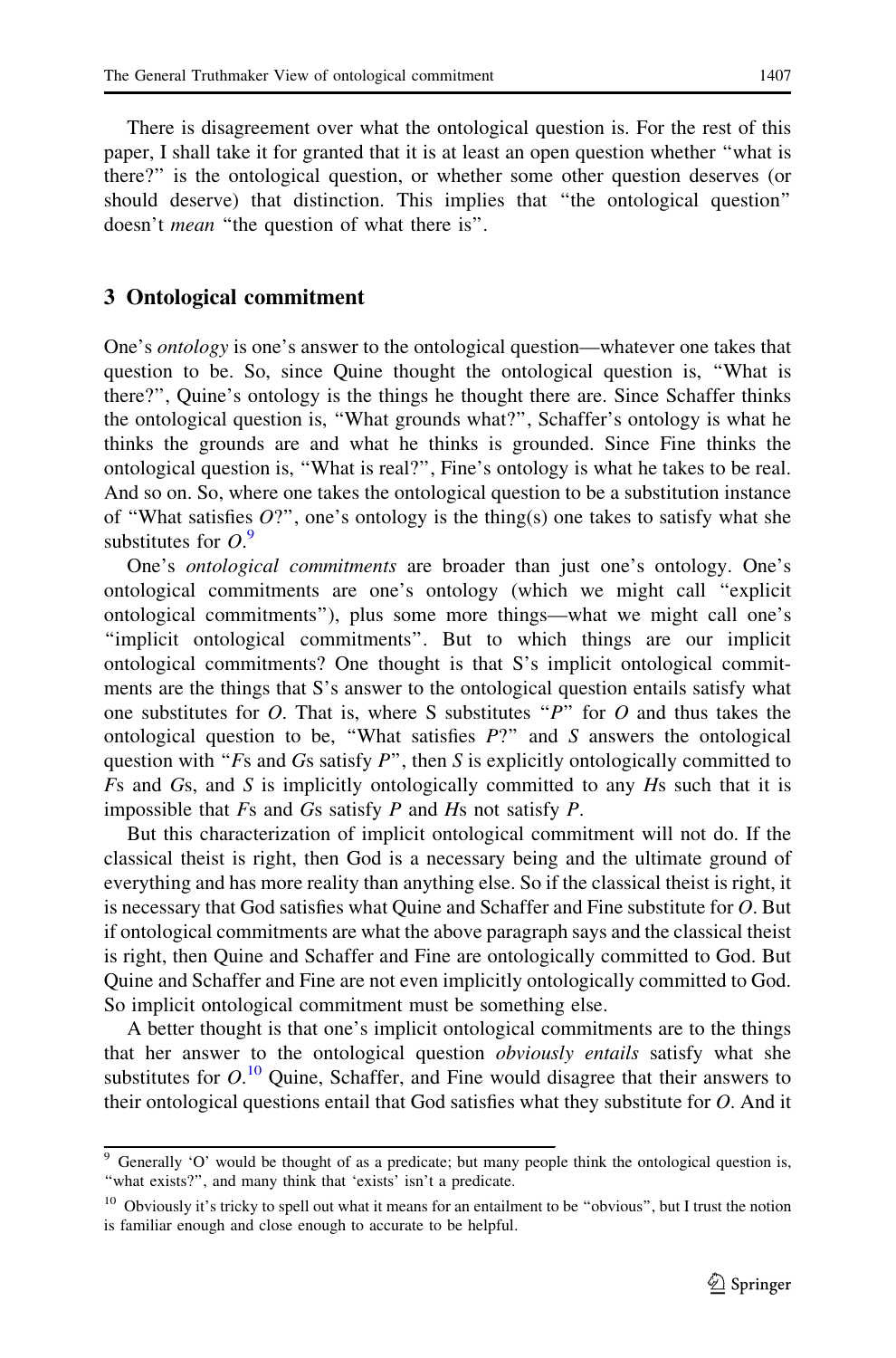is not *obvious* that they are wrong. So, they are not ontologically committed to God. But we do want to say that they are committed to any things ('the  $Fs$ ') such that it is obvious that it is impossible that the things they take to satisfy their substitutions of O do satisfy O and yet the Fs don't satisfy  $O<sup>11</sup>$ . This is the understanding of ontological commitment with which I'll operate in this paper.

I think that the existential quantifiers express existence, and that what one thinks exists can therefore be read off of one's literal, serious quantificational claims; Schaffer and Quine say the same. But I think that figuring out what one thinks exists isn't an interesting question for an ontologist to answer; Schaffer and Fine say the same. I also think that ontological commitments are to the things with which you answer the ontological question, whatever you take it to be; Schaffer denies this.<sup>12</sup> I take the ontological question to be ''what are the truthmakers for our sentences?'', so I hold a truthmaker view of ontological commitment. On my view, ontological commitment does not have to do with what there is, or what we quantify over. Rather, it has to do with truthmaking.

Quine's characterization of the ontological question and ontological commitment is metaphysical orthodoxy. The General Truthmaker View is a foe of the Quinean view, which tells us that our ontological commitments are to the things that the ordinary English sentences we accept (in our most reflective and philosophical moods as being strictly and literally true) say exist.<sup>13</sup> And the things that our sentences say exist are the values of the variables in the scope of the existential quantifiers occurring in our translations of our sentences into first-order logic. The proponent of a truthmaker view (hereafter 'a truthmaker theorist') responds that some ordinary English sentences that we accept in our most reflective and philosophical moods as being strictly and literally true might say ''Fs exist'', and our translation of that into first-order logic might be " $\exists xFx$ ", and yet we are not ontologically committed to Fs. That is, we might think Fs exist, and quantify over Fs, yet not be ontologically committed to Fs.

One might respond, "But to 'ontologically commit' to something just *means* to say that it exists.'' The truthmaker theorist responds in the voice of Cameron:

...'ontological commitment' is a technical term, and there are a bunch of claims we associate with it: the ontological commitments of a theory are what must exist if it is true; the ontological commitments of a theory are what counts against it when judging it for ontological parsimony; the ontological commitments of a theory are those things whose existence its truth entails that have real being. For the Quinean, of course, these don't come apart; but if we think they do come apart, we must make a decision about how to use the term

e.g., If one thinks that up quarks and down quarks satisfy  $O$ , then one is implicitly ontologically committed to quarks.

<sup>&</sup>lt;sup>12</sup> See Schaffer ([2008\)](#page-20-0), where Schaffer says that one's ontological commitments are to what one says exists, despite thinking that grounded entities are an ontological free lunch.

<sup>&</sup>lt;sup>13</sup> I speak throughout the paper of English sentences and quantifiers and the like. The point generalizes, of course, to French and German and all other non-fundamental languages.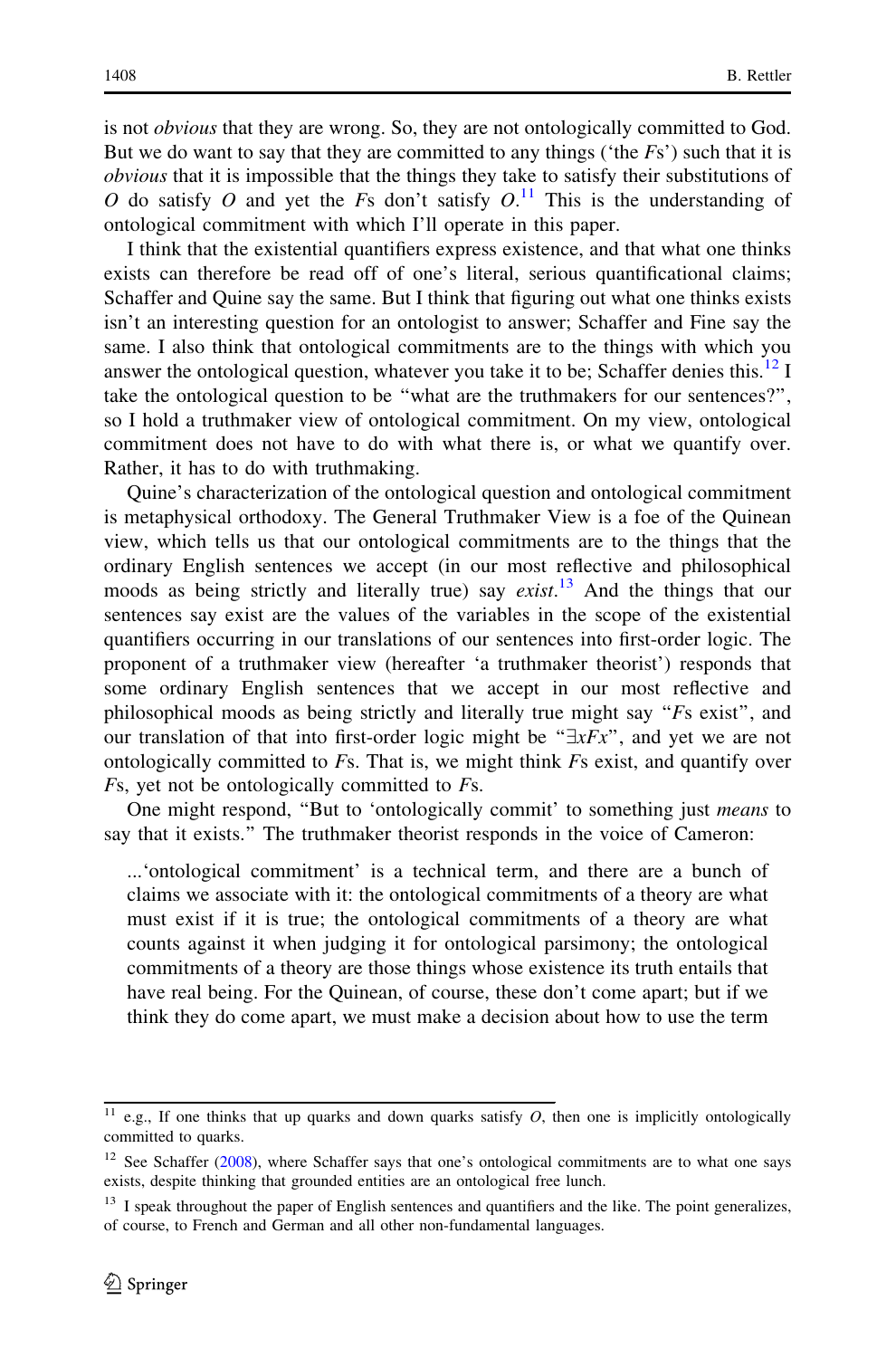'ontological commitment'. I think they come apart: what has real being - what there really is - is what makes the true theory of the world true. (2010, p. 250)

Quine thought it was ''obvious and trivial'' that we are ontologically committed to the values of the bound variables of the translations of our theories into first-order  $logic.<sup>14</sup>$  But ontological commitment does have the other associations Cameron claims, so an argument is required to show that quantification—being the value of a variable—has all of them as well. Given the above discussion of 'ontological commitment', it is at least not an analytic truth that a person's ontological commitments are the things over which she quantifies when her sentences are translated into first-order logic. After all, it's become a matter of debate of late as to what the ontological question is; it's not an analytic truth that Quine is right and Schaffer and Fine and Sider and I are wrong.

Introducing some new terminology will help make this idea clearer. Let us say that S is *existentially committed* to Fs just in the case that an F is the value of a bound variable of the most logically perspicuous statement of one of S's beliefs (or would be the value of a bound variable of the most logically perspicuous statement of one of  $S$ 's beliefs, if that belief were true). Let us say that  $S$  is *metaphysically committed* to  $\overline{F}$  just in the case an  $\overline{F}$  makes true the most logically perspicuous statement of at least one of S's beliefs (or would make true the most logically perspicuous statement of at least one of S's beliefs, if that belief were true).<sup>15</sup> I take it that the answer to the following question is not settled: are  $S$ 's ontological commitments co-extensive with her existential commitments, her metaphysical commitments, or neither?

If an opponent thinks that this is a settled question, I am happy to give up the term ''ontological commitment'' and conduct the rest of the paper in terms of "metaphysical commitment". But in that case, I'll think that metaphysical commitments are more important than ontological commitments—a person's metaphysical commitments are the things that must exist if her sentences are to be true, a person's metaphysical commitments are the things that make true her sentences, a person's metaphysical commitments are to the fundamental things in virtue of which the things she says exist exist, a theory's metaphysical commitments are what must be taken into account when deciding whether to accept or reject the theory, and a theory's metaphysical commitments are what count against it when thinking about parsimony. On this construal, ontological commitments are just what things one quantifies over; but given that such things don't play any other role in a metaphysical theory (at least, not simply in virtue of being quantified over), ontological commitment is not important.

Surely there must be *some* room here for disagreement. I want to sever the link between ontological commitment and quantification; if one insists that that link is analytic, then I shall sever the one between ontological commitment and theory judgment. In other words, I assume that not all of the following can be analytic truths:

<sup>&</sup>lt;sup>14</sup> See Quine ([1992,](#page-20-0) p. 25–27).

<sup>&</sup>lt;sup>15</sup> This is not the same sense of metaphysical commitment as in Mackie [\(1993](#page-19-0)), though it is similar.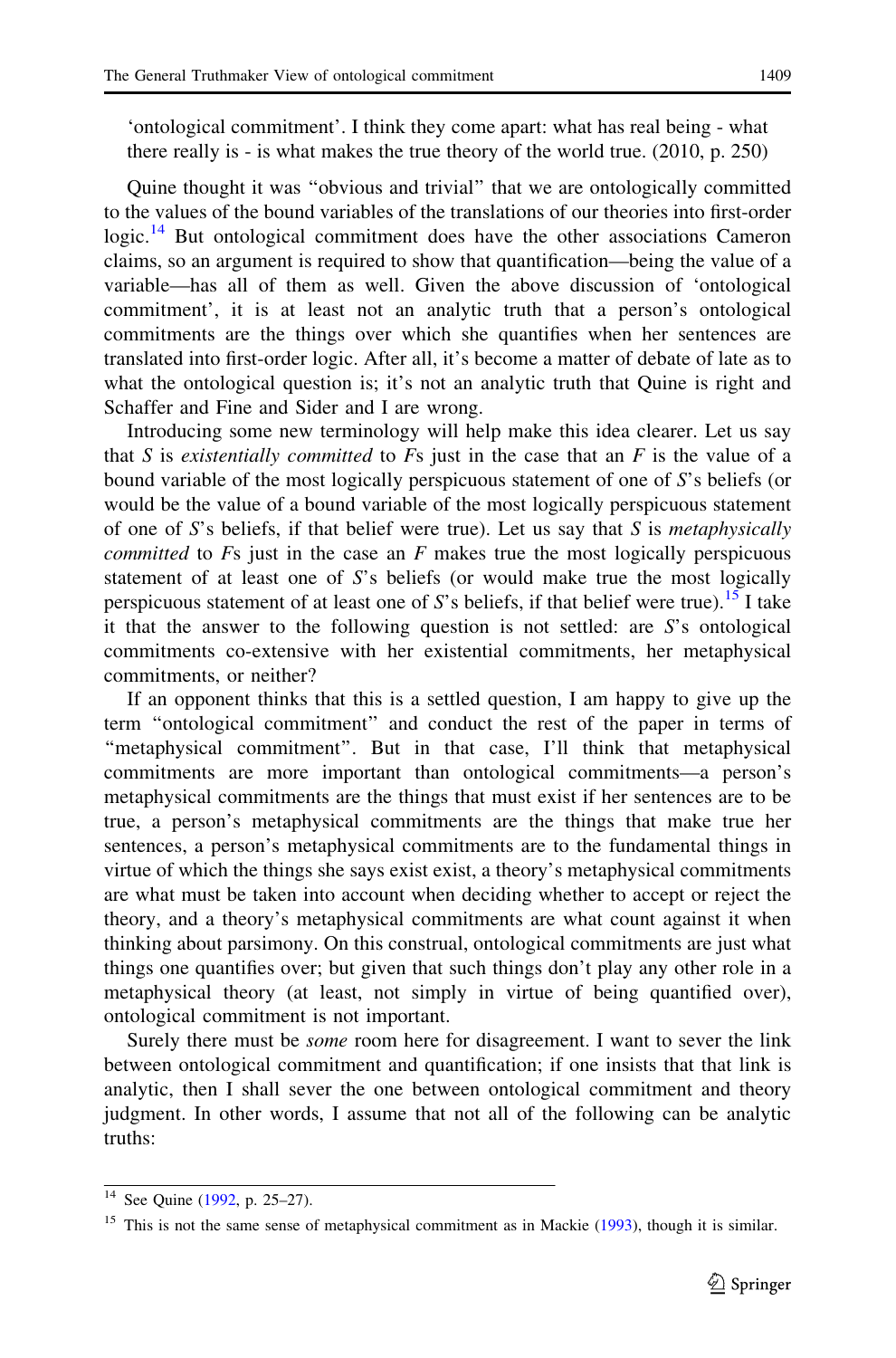- 1. If S quantifies over  $Fs$ , then S thinks  $Fs$  exists.<sup>16</sup>
- 2. If S thinks Fs exists, then S is ontologically committed to Fs.
- 3. If S is ontologically committed to  $Fs$ , then (i)  $Fs$  must exist for S's sentences to be true, (ii) S's theory must be judged for parsimony on the basis of  $Fs$ , and (iii) Fs must make true the sentences of S's theory.
- 4. Therefore: if S quantifies over Fs, then (i) Fs must exist for S's sentences to be true, (ii) S's theory must be judged for parsimony on the basis of  $Fs$ , and (iii)  $Fs$ must make true the sentences of S's theory. (1,2,3, hypothetical syllogism)

The truthmaker theorist denies (4), so she must deny either (1), (2), or (3). I sought to deny (2), but if one were to maintain that (2) is an analytic truth, I would deny (3). Then I would introduce the term "metaphysical commitment" as above. I would deny this conditional: if S says that  $Fs$  exist, S is metaphysically committed to  $Fs$ , and I would say that  $(3)$  is true when "metaphysical commitment" replaces "ontological commitment" in the antecedent. And given the General Truthmaker View of Metaphysical Commitment, when one utters a sentence, one is metaphysically committed to there being an x such that that x makes that sentence true.

For the rest of the paper I'll assume that the link between quantification and ontological commitment is not analytic, that there is room to disagree about whether a theory is ontologically committed to the things over which it quantifies, and that I am objecting to (2). But those who think I'm objecting to an analytic truth may substitute ''metaphysical commitments'' for ''ontological commitments'' in the remainder of the paper and classify me as objecting to (3).

#### 4 Two ways of understanding truthmaker views

The truthmaker theorist says that one can affirm ''statues exist'' without being ontologically committed to statues. There are (at least) two ways to justify this. The best way of bringing out the distinction between the two is to look at the following argument against truthmaker views:

- 1. If S affirms ''statues exist'', then S believes that statues exist.
- 2. If S believes that statues exist, then S is ontologically committed to statues.
- 3. Therefore, if S affirms ''statues exist'', then S is ontologically committed to statues. (from 1, 2)

The truthmaker theorist wants to deny (3), since she thinks our ontological commitments are to there being truthmakers for ''Statues exist'', and the truthmakers might not be statues. Since the above argument is clearly valid, the

 $\frac{16}{16}$  Where "S quantifies over Fs" means that S accepts (in her most reflective and philosophical moods) a sentence such that her translation of that sentence into first-order logic contains a bound variable of which  $F$  is predicated.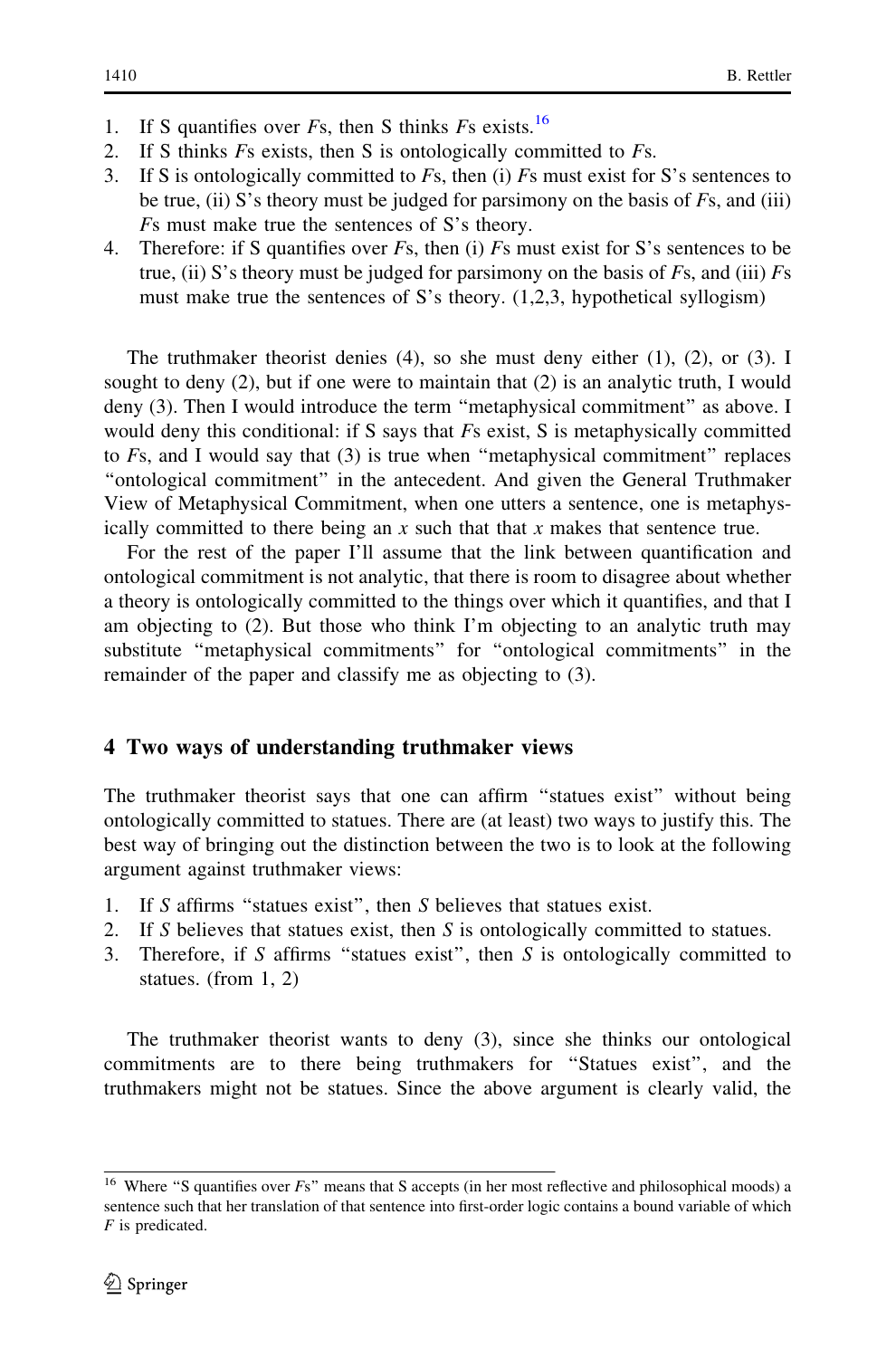truthmaker theorist must deny  $(1)$  or  $(2)$ . In this section, I shall discuss each of these options.

#### 4.1 Denying (1)

One way of understanding truthmaker views is as a claim about the relationship between sentences—ones that seemingly express the existence of a thing—and the existence of a thing. One could put this in different ways. One way would be to say that the disquotational principle—if a subject S assents to " $p$ ", then S believes that  $p$ —fails, either in general or just in the case of sentences that ascribe existence to something. There are well-known problems with the disquotational principle, so it might not be so bad if the truthmaker theorist has to deny it.<sup>17</sup> But I do not think truthmaker views should rise or fall with the truth of the disquotational principle. And a better argument can be run a bit differently.

One could also accept the disquotational principle above but reject a closely related principle: For any sentence S, if  $\sqrt{S}$  is true, then S. This is one direction of the Tarskian biconditional (For any sentence S:  $\sqrt{S}$  is true iff S<sup> $\sqrt{3}$ </sup>.<sup>18</sup> One might think that if one affirms ''statues exist'', then one believes that ''statues exist'' is true (accepting the disquotational principle), but deny that ''statues exist'' is true if and only if if statues exist.

Denying the T-schema has some appeal for the truthmaker theorist inasmuch as it allows her to deny (1), which is a premise in an argument against a truthmaker view of ontological commitment. And she might independently motivate the denial of the T-schema by pointing to the liar paradox (is ''this sentence is not true'' true?) and suggesting that we need to re-interpret our understanding of truth-conditions anyway. This is an interesting avenue, but I will not pursue it for two reasons. First, I do not think that the truthmaker view rises or falls with the truth of the T-schema. Second, I think there is a better response to the argument—deny (2).

#### 4.2 Denying (2)

On my view, the truthmaker theorist ought to deny (2): if S believes that statues exist, then  $S$  is ontologically committed to statues. She should think that existence claims come apart from ontological commitments, rather than thinking that seeming existence claims aren't in fact existence claims. The best way to deny (2) is to think that we are only ontologically committed to the fundamental, and that all and only the truthmakers are fundamental.

Talk of fundamentality, fundamental things, and fundamental language (or languages) has taken center stage in metaphysics in recent years. A number of

 $17$  The principle was named by Kripke in his ([1979\)](#page-19-0), and he poses the most famous problem for it as well; namely, that a person might believe ''Londres est jolie'' and ''London is not pretty'', and therefore that London is pretty and that London is not pretty.

<sup>&</sup>lt;sup>18</sup> Quine ([1970\)](#page-20-0) famously used ""S" is true if and only if S" as a "theory" of truth, but one needn't do so to endorse the T-schema—one can endorse it and think that neither the conditional nor the biconditional tell us what truth is.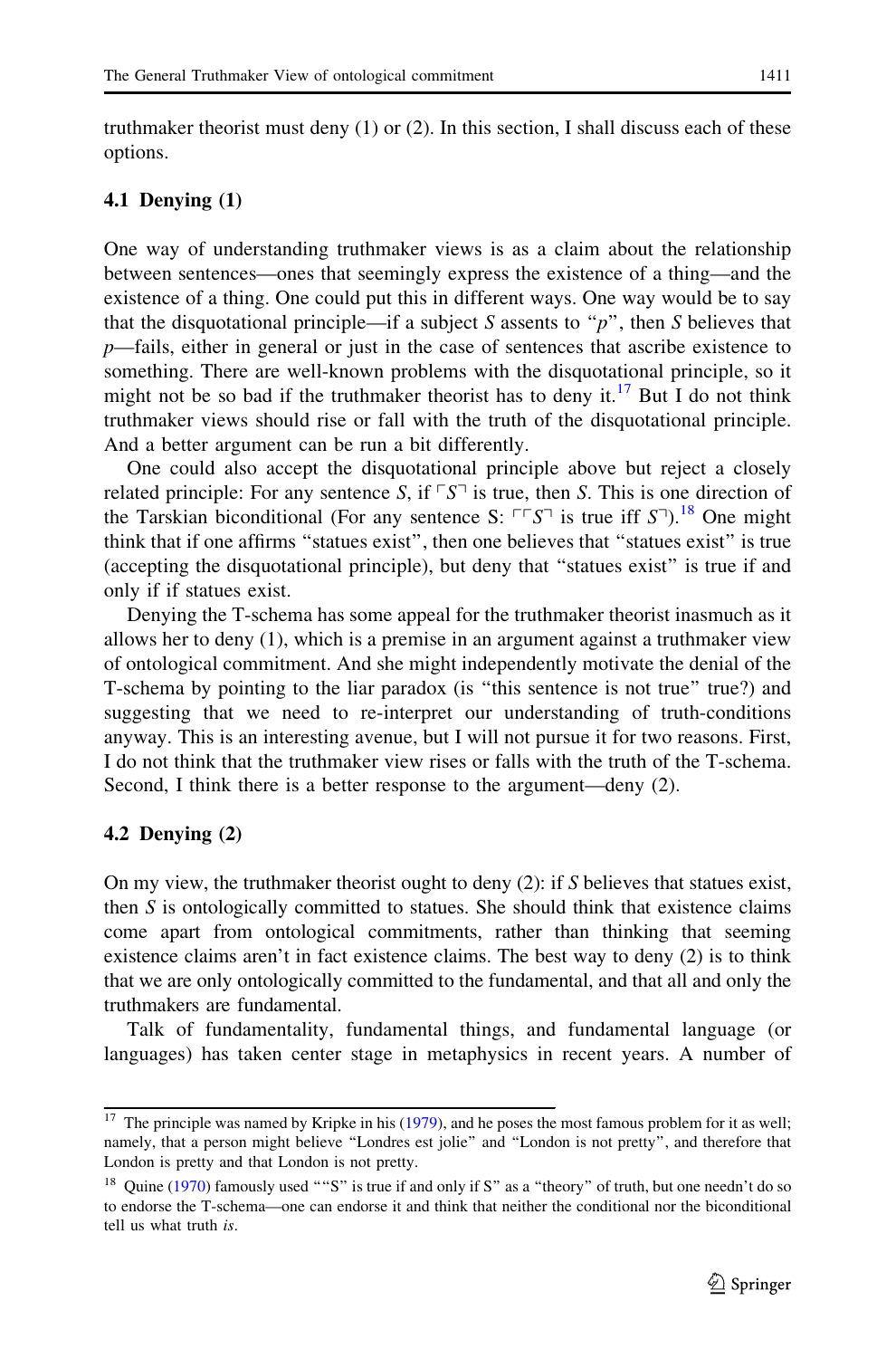metaphysicians have defended the view that what matters in ontology is not the question of what exists, but rather the question of what is fundamental.<sup>19</sup> For some, the answer to the question is mereological simples.<sup>20</sup> For others, it's the world.<sup>21</sup> Nobody says that tables are fundamental, but all agree that they exist. The truthmaker theorist thinks that there are many things that our English sentences say exist, but these things aren't the truthmakers for those sentences. Rather, some other things makes those sentences true, and those things—the truthmakers—are the fundamental things, in virtue of which true English sentences are true; this is the version of the truthmaker view that I accept. $^{22}$ 

We can introduce a quantifier that ranges over all and only the truthmakers. Since I take it that the fundamental things are the truthmakers, I shall call the quantifier that ranges over them 'the fundamental quantifier'.<sup>23</sup> I shall use  $\overrightarrow{F}$  for the fundamental existential quantifier, and  $\exists F$  for the English existential quantifier.<sup>24</sup> The truthmaker theorist thinks that what is fundamental are the truthmakers. So,  $\exists_F$ has in its domain all and only the truthmakers of true English sentences.<sup>25</sup> Since all and only the truthmakers exist<sub>F</sub> and in order to be ontologically committed to something one must think it exists<sub>F</sub>, we can use  $\exists_F$  as the quantifier of ontological commitment. In order to show that something x exists  $F$ , we have to show that x exists $_E$ , and that it does some truthmaking work—perhaps by being the best or only candidate for making true the English sentence " $x$  exists".<sup>26</sup>

The truthmaker theorist thinks that at least some sentences with 'exists' or 'there are' aren't made true by the objects quantified over, and that ''there are tables'' is one such sentence. The logical form of the sentence is  $\exists$ <sub>E</sub>x(Table)x'. This sentence quantifies over tables. So, the one who affirms the sentence affirms the existence $_E$  of tables. So according to the Quinean, the one who affirms the sentence is ontologically committed to tables. But some truthmaker theorists think that in

<sup>&</sup>lt;sup>19</sup> See eg Schaffer ([2009\)](#page-20-0). Fine [\(2001](#page-19-0)) says we should investigate the question of what really exists.

<sup>&</sup>lt;sup>20</sup> See Cameron ([2008,](#page-19-0) [2010](#page-19-0)), and Sider ([2013\)](#page-20-0).

 $21$  See Schaffer [\(2010](#page-20-0)).

<sup>&</sup>lt;sup>22</sup> Again, the truthmaker theorist might deny this, saying that "there are  $Fs$ " is made true by things that are neither fundamental nor F. That project strikes me as much more difficult to motivate.

 $23$  Most who think there is a fundamental quantifier think that it cannot be a restriction on the ordinary English quantifier ( $\exists$ <sub>E</sub>'). Presumably their reason is that when we do ontology, we want to talk about everything (wave the hands wildly for emphasis), and restricted quantifiers don't range over everything. McDaniel [\(2010](#page-19-0)) is a notable exception, though he thinks there are multiple fundamental quantifiers. I also disagree, but for different reasons; I defend the view in Rettler (MS).

<sup>&</sup>lt;sup>24</sup> I shall affix the subscript ' $_E$ ' to quantificational expressions to denote ordinary English quantification, and affix the subscript  $\kappa_F$ ' to quantificational expressions to denote fundamental quantification. I'll continue to use 'exists' and ' $\exists'$ ', and I intend them to be ambiguous between ' $\exists_F$ ',  $\exists_F$ ', or some other existential quantifier.

 $25$  My usage of 'the fundamental quantifier' may differ from that of Sider ( $2011$ ) and others, since they think that fundamentality is primarily a property of ideology. Saying that ''in the fundamental sense of the word 'exists', only fundamental things exist'' is a substantive thesis; I defend it in [Rettler (MS)], but Sider and others deny it.

<sup>&</sup>lt;sup>26</sup> This entails that it's not the case that there is<sub>F</sub> a truthmaker for some sentence that isn't ranged over by the English quantifier. I defend this claim in [Rettler (MS)].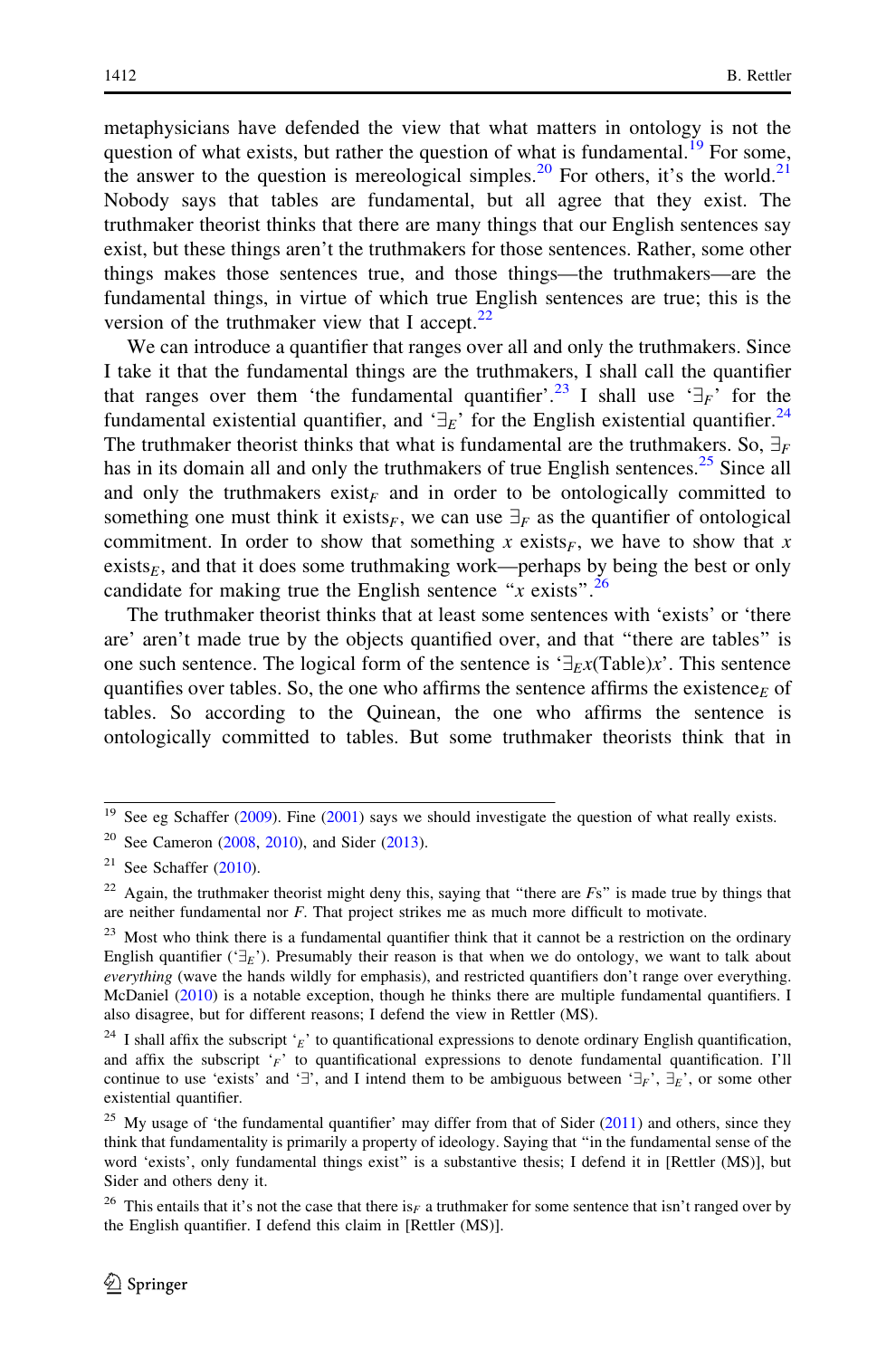affirming sentences with 'exists $_E$ ', we aren't ontologically committed to the things in the domain of  $\exists_F$ ; we are just committed to whatever makes the sentence true. And the general truthmaker theorist thinks that in affirming sentences with  $\exists_E$ , we are just committed to there existing<sub>F</sub> something (or some things) that makes (or make) them true. We need an additional argument that it has to be tables.

So then, what allows us to say that tables exist<sub> $E$ </sub>? In short: tables do exist; just look around you! To say more, the sentence "tables exist" is true, and it's made true by something (or some things). Since it's true, tables are in the domain of  $\exists_E$ . Since it's made true, whatever makes it true is (or are) in the domain of  $\exists_F$ . What enables one to say that tables and chairs do not exist<sub>F</sub>? It's that tables don't make true "tables exist"; rather, something (or some things) more fundamental than tables do. In our English assertions we quantify over tables, and our assertions are true, but in the fundamental language we won't need to. The fundamental quantifier ranges over only the fundamental things, the fundamental things are the truthmakers for our English sentences, and tables are not truthmakers or fundamental things. This is why they don't exist<sub>F</sub>.<sup>27</sup>

#### 5 Advantages of truthmaker views

There are three main advantages of truthmaker views. The first is that we can say that sentences that quantify over tables and the like are strictly and literally true without populating our ontology with what some consider untoward entities. We can say that ''tables exist'' is true, but not be ontologically committed to tables; and if we're not ontologically committed to tables, our ontology doesn't contain tables. This is because, on the General Truthmaker View, we are only ontologically committed to there existing<sub>F</sub> something (or some things) that makes (or make) true the sentence ''tables exist''. Cameron puts the point nicely: ''...the nihilist is right about the ontology but the universalist is right about what sentences are true"  $(2008)^{28}$  $(2008)^{28}$  $(2008)^{28}$  In other words: the nihilist is right about what  $exists F$ , but the universalist is right about what exists<sub>E</sub>. Or Sider: "We're trying to find our way in a world with a minimal ontology, and we don't know much about particle physics'' (Sider MS). The principle thought is that we've introduced words, some of them quantificational, to describe the world around us. And we've said true things, even when describing what things there are. But what exists  $F$  are the things that make those sentences true.

I think ''there are tables'' need not made true by tables. But my view leaves open the question of what the truthmaker(s) for the sentence ''there are tables'' is/are. It could very well be tables, or it could be simples.<sup>29</sup> But we are not able to distinguish between whether tables or simples-arranged-tablewise are the truthmakers for

 $27$  This assumes that tables are not fundamental. If the reader thinks they are, she is invited to pick as an example something else that exists but is not fundamental.

<sup>&</sup>lt;sup>28</sup> Of course, not certain sentences, like "nihilism is false". Just sentences about what exists.

<sup>&</sup>lt;sup>29</sup> It could not, of course, be three-legged unicorns; there is a limit as to what can do the truthmaking for sentences. This seems obvious, but you might wonder why it's true. If we don't say anything about what the truthmakers are, what eliminates unicorns as candidates? The answer is that I don't have an argument against unicorns making true sentences about tables. And if you were to press me on the point, I would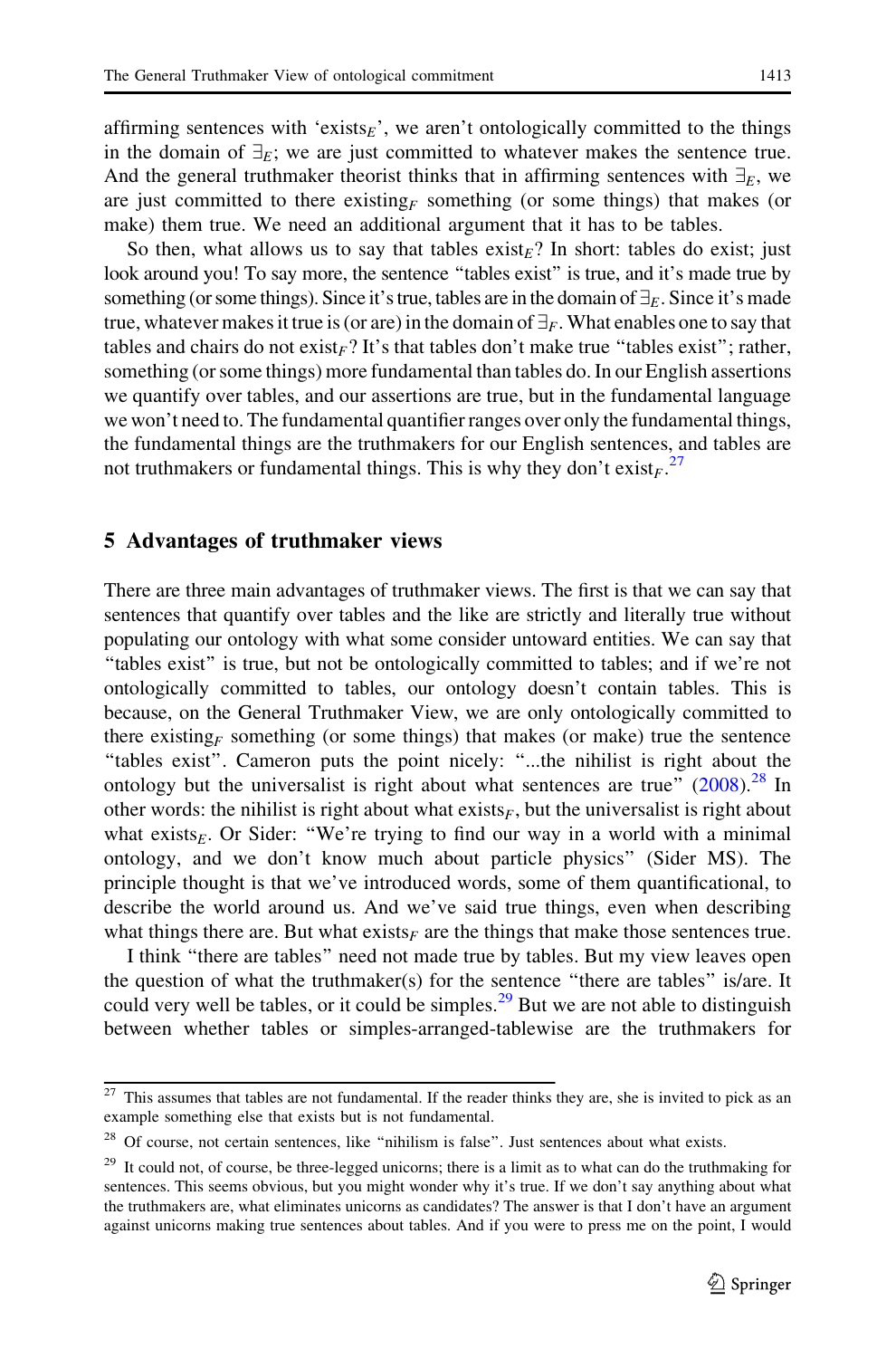sentences about tables. And our ontological commitments are to there being truthmakers. So instead of arguing about whether or not tables exist (since all it takes for tables to exist is for "tables exist<sub>E</sub>" to be true), metaphysicians ought to argue about whether simples make true sentences about tables.

Truthmaker theorists think that Quineans rely too much on the surface form of language in determining someone's ontological commitments. The second advantage of truthmaker views is that they allow us to resolve ontological questions by doing metaphysics, and not by investigating our use of language. We say that the sentence "tables exist" is true. The logical form of this sentence is  $\exists x$ (Table)x. Therefore, there are tables; that is, tables number among the things in the world. According to the Quinean view, the only way to avoid this ontological commitment is to paraphrase the sentence into one that doesn't quantify over tables. If we can't do so, we're stuck with an ontological commitment to tables. But the paraphrase is still being done at the level of sentences. Why think that English sentences are ontologically perspicuous? And why think that the truth of those sentences ontologically commit us to tables? In order to answer these questions, the Quinean must make more substantive assumptions about the relationship between sentences and truth (and I daresay truthmaking) than the truthmaker theorist—something like the surface form of the sentences indicating their nature, and the surface form of the sentence determining what makes it true if it is true.

The third advantage can be brought out by modifying a story authored by Ted Sider [\(2013,](#page-20-0) p. 8). Sider describes a world created by a god named Nihilo. When Nihilo created the world, he created only simples ex nihilo. Then he moved them around in certain ways; but none of them composed anything. Eventually he got lonely and moved some simples around around in ways to get them to be arranged in such a way as to look and behave much like us. He then taught them metaphysics, so they could talk precisely about the world around them.<sup>30</sup> But they were not intelligent, and they had a hard time talking this way. So Nihilo taught them shortcuts; when they see simples-arranged-tablewise, they say ''there's a table''. And so on for other simplesarranged-certain-ways. They are now no longer speaking Nihilo's language (which we suppose is the fundamental language), but some other language. $31$  So, they are not speaking metaphorically or non-strictly; they intend their sentences to be true in the their language. Here are two questions we might be interested in answering: Do they speak truly? Are they ontologically committed to composite objects that are tables?

Let's add to the story as follows: Nihilo continues to converse with his minions, and he does so using the new shortcut words, in order that his minions might understand him. He says things to his minions like ''There are three tables in the next room''. Here are two questions we might be interested in answering: Does he speak truly? Is he ontologically committed to composite objects that are tables?

Footnote 29 continued

respond happily. After all, the truthmaker theorist thinks that this is just the sort of debate we should be having—not over whether "there are unicorns" is true, but about whether unicorns do any truthmaking.

<sup>&</sup>lt;sup>30</sup> Take 'them' and 'they' to be referring to a plurality of pluralities.

<sup>&</sup>lt;sup>31</sup> Normally we can introduce new words into a language, but this isn't the case with the fundamental language.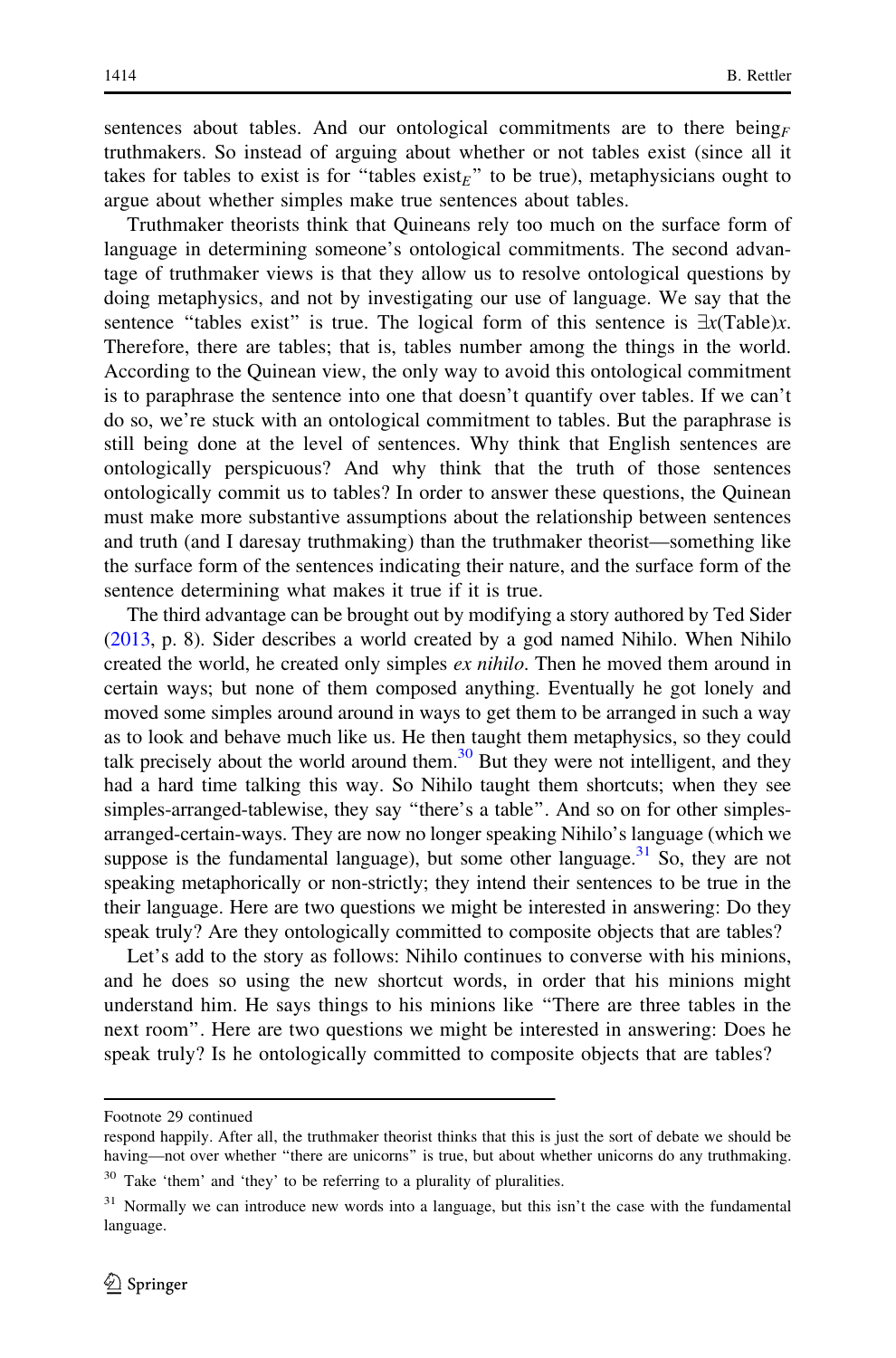Suppose that after a while Nihilo gets bored with his minions and stops talking to them, and then leaves them alone for a few thousand years. They get a bit smarter, but not too much, and they continue to talk in the shortcut way he has taught them, saying things like ''there are three tables in the next room'', vaguely aware because of their oral mythology that a god once tried to teach them to speak more precisely. Again, two questions: Are their sentences true? Are they ontologically committed to composite objects that are tables?

Suppose that after a few billion years the minions get way, way smarter, and they stop believing that simples ever compose anything. But they're used to talking a certain way and it's a whole lot shorter and their children catch on easier, so they keep saying ''there are three tables in the next room'' and the like. Again the two questions: Are their sentences true? Are they ontologically committed to composite objects that are tables? $3^{32}$ 

I want to say ''yes'' and ''no'' respectively to all four sets of questions; the minions are speaking truly, and they are not ontologically committed to tables. I hope many readers think it would be nice if we could answer the questions that way. Truthmaker views provide a principled reason for doing so.

Quineanism answers the questions exactly opposite. Quineanism says that if one of the minions asserts ''there are three tables in the next room'', the minion speaks falsely (given the description of the world as containing no composites). Quineanism also says that if anyone affirms 'there are three tables in the next room' as strictly and literally true, she is ontologically committed to tables. But what if the sentence is true, but it's not made true by tables? The Quinean thinks this is impossible. Perhaps it's because she thinks tables are *required* to make true our sentence "there are three tables in the next room''; and if one isn't ontologically committed to tables, then one can't provide a truthmaker for "there are three tables in the next room".<sup>33</sup> But if we were in a world like Nihilo's, ''there are three tables in the next room'' would be true, and the truthmaker(s) wouldn't be a table or some tables. The moral of the story, then, is that some quantificational sentences are *true*, but they're not made true by the things quantified over. Thus, one who asserts one of them isn't and needn't be ontologically committed to the things over which she quantifies. This suggests that the Quinean criterion for ontological commitment is false.

To sum up: the Quinean thinks that the existence claims of the theory *must* be made true (if they're made true at all) by the things quantified over; if she thought ''Ps exist'' could be true and made true by things other than  $Ps$ , then she would not insist that one

<sup>&</sup>lt;sup>32</sup> Sider says it's an open question whether the minions speak truly in the first case (though he thinks they don't), and since in his story Nihilo doesn't speak, he doesn't discuss whether Nihilo would speak truly were he to talk about tables. He also says the minions certainly speak *correctly*, where 'correctly' is a technical term for something that is either (i) true or (ii) close to true and also useful or advantageous or something. I shall avoid this, because I don't know what it means. If we can give a theory whereby the sentences are true, I think that theory is better—it has fewer primitives and respects the intuition that the minions are doing something right.

<sup>&</sup>lt;sup>33</sup> Perhaps she would claim not to understand "makes true" or "truthmaker", and might resist phrasing her view in this way. But the thought would be something like what I've characterized her as thinking. Quine thought that "nothing is true but reality makes it so" [\(1970](#page-20-0), p. 50), but modern Quineans tend not to talk much about truthmaking.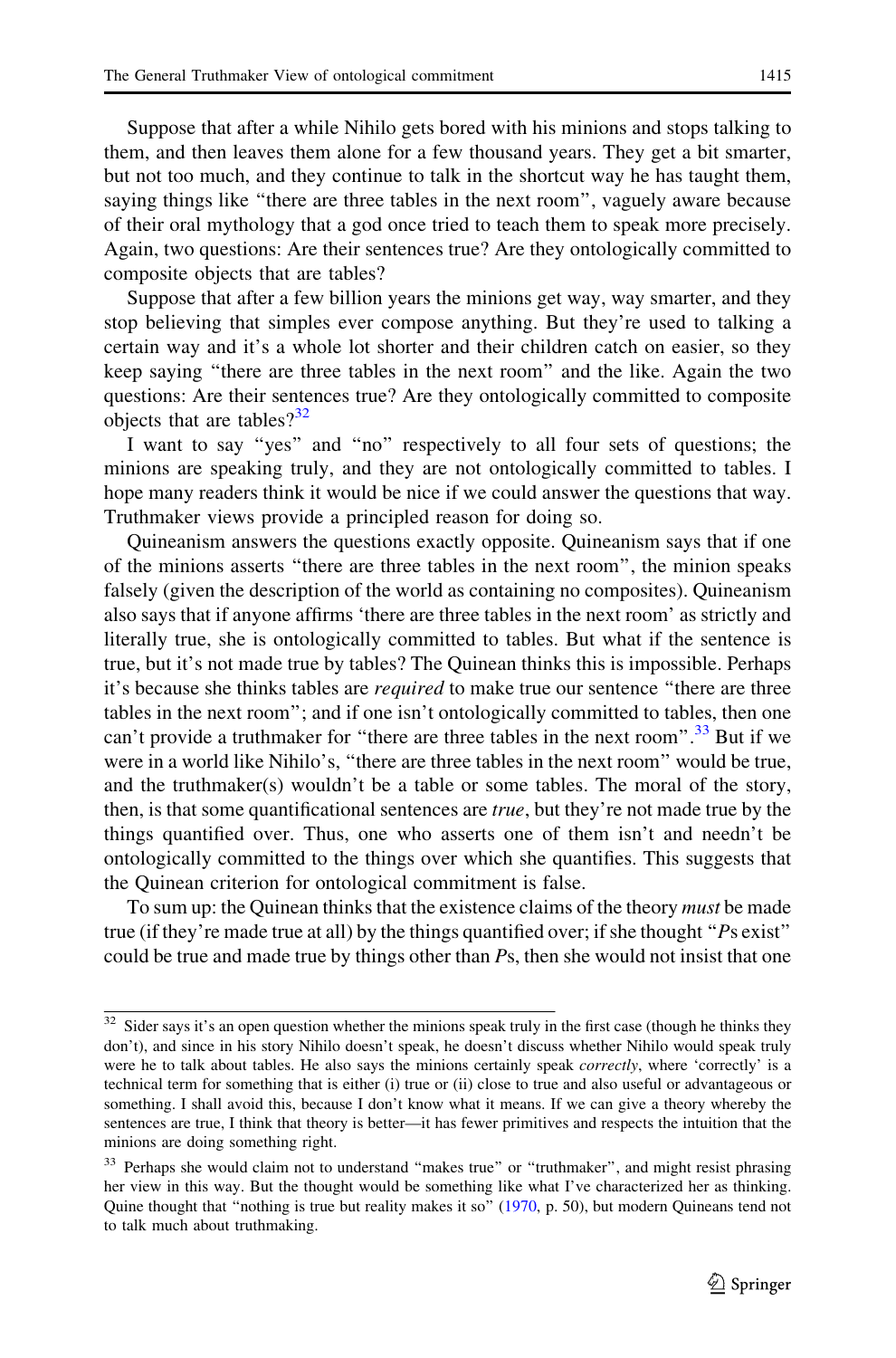has to be ontologically committed to Ps if one says they exist. The truthmaker theorist thinks that this needn't be the case: "there are  $Ps$ " can be made true by things that aren't Ps.<sup>34</sup> So, "Ps exist" is true (as the theory says), but saying so doesn't ontologically commit us to Ps, only to there being truthmakers for ''there are Ps''.

The Quinean responds, ''If that's the case, you must paraphrase away your commitment to Ps." To quote Quine:

When we say that some zoological species are cross-fertile we are committing ourselves to recognizing as entities the several species themselves, abstract though they are. We remain so committed at least until we devise some way of so paraphrasing the statement as to show that seeming reference to species on the part of our bound variable was an avoidable *manner of speaking*. (Quine ([1948\)](#page-20-0), 13, emphasis mine)

The natural way of reading "at least until" is that Quine is saying that providing a paraphrase is both necessary and sufficient to avoid ontological commitment.<sup>35</sup> If you say some sentences, and in so doing you quantify over  $Ps$ , then you had better paraphrase your sentence into one that doesn't quantify over Ps. If you do so, and there are no more sentences you affirm that either quantify over Ps or obviously entail sentences that quantify over Ps, then you are not ontologically committed to Ps; this is the sufficiency of paraphrase to avoid ontological commitment. If you don't paraphrase, you remain ontologically committed to Ps; this is the necessity of paraphrase to avoid ontological commitment.<sup>36</sup>

The truthmaker theorist thinks that paraphrase is not necessary for avoiding ontological commitment; she need take no stance on its sufficiency.<sup>37</sup>

When paraphrasing away existence claims, say about  $Fs$ , one gives another English sentence which doesn't seem to require the existence of Fs, or a translation into first-order logic which doesn't have a quantifier binding a variable that has  $F$  predicated of it. The classic example is the mereological nihilist who denies the existence of tables but feels free to assert sentences like ''this table is white'' in some contexts. If pressed, she would give one of a number of responses. One response is that she was asserting a sentence that is ontologically neutral, so to speak.<sup>38</sup> She would then paraphrase, "There are some simples here arranged

<sup>&</sup>lt;sup>34</sup> Compare "there are water molecules" being made true by two hydrogen atoms covalently bonded to a single oxygen atom.

<sup>&</sup>lt;sup>35</sup> Thanks to an anonymous referee for making this distinction, which helped me clarify my response to this quotation.

 $36$  See also (van Inwagen [1998](#page-20-0), 246ff).

<sup>&</sup>lt;sup>37</sup> Though I think the sufficiency thesis is also false. There are ingenious proposals to paraphrase our sentences in a way that's consistent with ontological nihlism—the view that nothing exists—and the nonexistence of all women. (See Hawthorne and Cortens [\(1995](#page-20-0)) and Turner [\(2011](#page-20-0)) on the former, and Church ([1958\)](#page-19-0) on the latter.) Ontological nihilists and women denialists should not be considered to have more ontologically parsimonious theories just because they've come up with some linguistic and logical tricks to avoid affirming the existence of certain things (or anything).

<sup>&</sup>lt;sup>38</sup> She might also say that what she said wasn't in fact true, but quasi-true, or correct, or something else indicating falsehood but usefulness. But I'm less interested in these responses as in ones that maintain the truth of the assertion.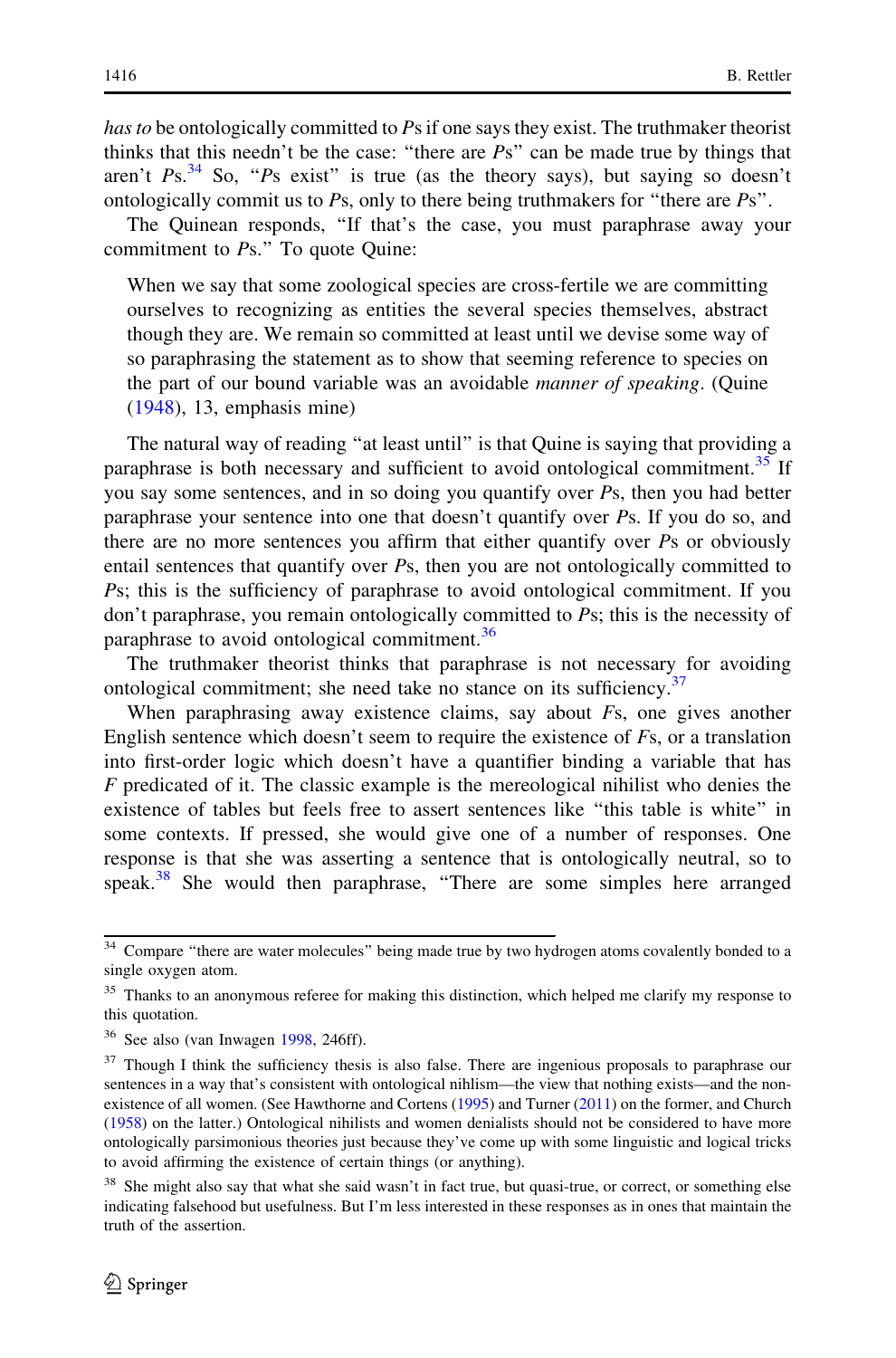tablewise and whitewise'', or say, ''The correct translation of my sentence into firstorder logic is  $\exists xs(Txs \land Wxs)$ ". In this way, the Quinean story goes, the nihilist dodges an ontological commitment to tables. But we should not rest so much on the surface form of language, even first-order logic, nor should we care about whether we're clever enough to avoid speaking a certain way.<sup>39</sup> Those who recognize the power of the arguments for mereological nihilism but do not have the vocabulary required to invent paraphrases for sentences about tables should not be saddled with ontological commitment to tables in virtue of their lack of creativity.

Suppose someone (call him 'Tom') says, ''The average family has 2.4 children''. The Quinean responds, ''You think there is an average family? Well, then you're ontologically committed to an average family.'' What if Tom is not sufficiently clever enough to think of a way to paraphrase the sentence so that it doesn't quantify over average families?<sup>40</sup> He may very well know that there's no such thing as an average family (since he knows that it's impossible to have 2.4 children), but he knows he's saying something true, so he affirms the sentence. And since he doesn't have a paraphrase but he knows it true, he affirms it as being strictly and literally true.<sup>41</sup>

After all, if a Quinean says, ''You think the average family has 2.4 children. So you think there are such things as average families?'' Tom might respond, ''Yes'', to which the Quinean says, "So there is something that is an average family?" Tom ought to say no, because he knows what's coming, and he knows that there's no family that has 2.4 children. So he retraces his steps and says that there are no average families. But then the Quinean wants to know what Tom means by saying, ''The average family has 2.4 children.'' Tom knows he's saying something true, and he knows that it doesn't entail that there's a family with 2.4 children. But he's not sure exactly how to paraphrase it. The Quinean says that he must either take it back, or supply a paraphrase. He's not inclined to do either. $42$ 

So the Quinean is forced to say that Tom is ontologically committed to an average family. The general truthmaker theory says that the nihilist and the noaverage-familyist needn't be able to paraphrase their sentences in order to avoid ontological commitment to tables or average families; by saying ''there are three tables in the next room'' and ''the average family has 2.4 children'', she is just committed to those sentences being true! $43$  The nihilist is ontologically committed, then, to there being something that makes it true that this table is brown—it may or

<sup>&</sup>lt;sup>39</sup> For more on the shortcomings of semantics in determining ontological commitment, see Ritchie (forthcoming).

<sup>40</sup> It's not as easy as it seems.

<sup>&</sup>lt;sup>41</sup> For more on this, see Melia [\(1995](#page-19-0)).

<sup>&</sup>lt;sup>42</sup> Perhaps the Quinean would say that Tom isn't smart enough to ontologically commit to anything. But this would require a modification of the Quinean position in the form of an additional condition that a person must satisfy in order to be ontologically committed; e.g., ''S must understand the sentence she affirms''. But of course Tom understands ''the average family has 2.4 children'', and he really believes that it's true. It seems unfair that he can dodge the commitment with which the rest of us are saddled by virtue of not being intelligent enough. I can't see what the Quinean would want to add that would allow Tom to dodge commitment to average families that wouldn't unacceptably generalize.

<sup>&</sup>lt;sup>43</sup> The specific truthmaker theory also says that she needn't paraphrase (or be able to paraphrase) her sentence; she is just committed to the existence of the truthmaker.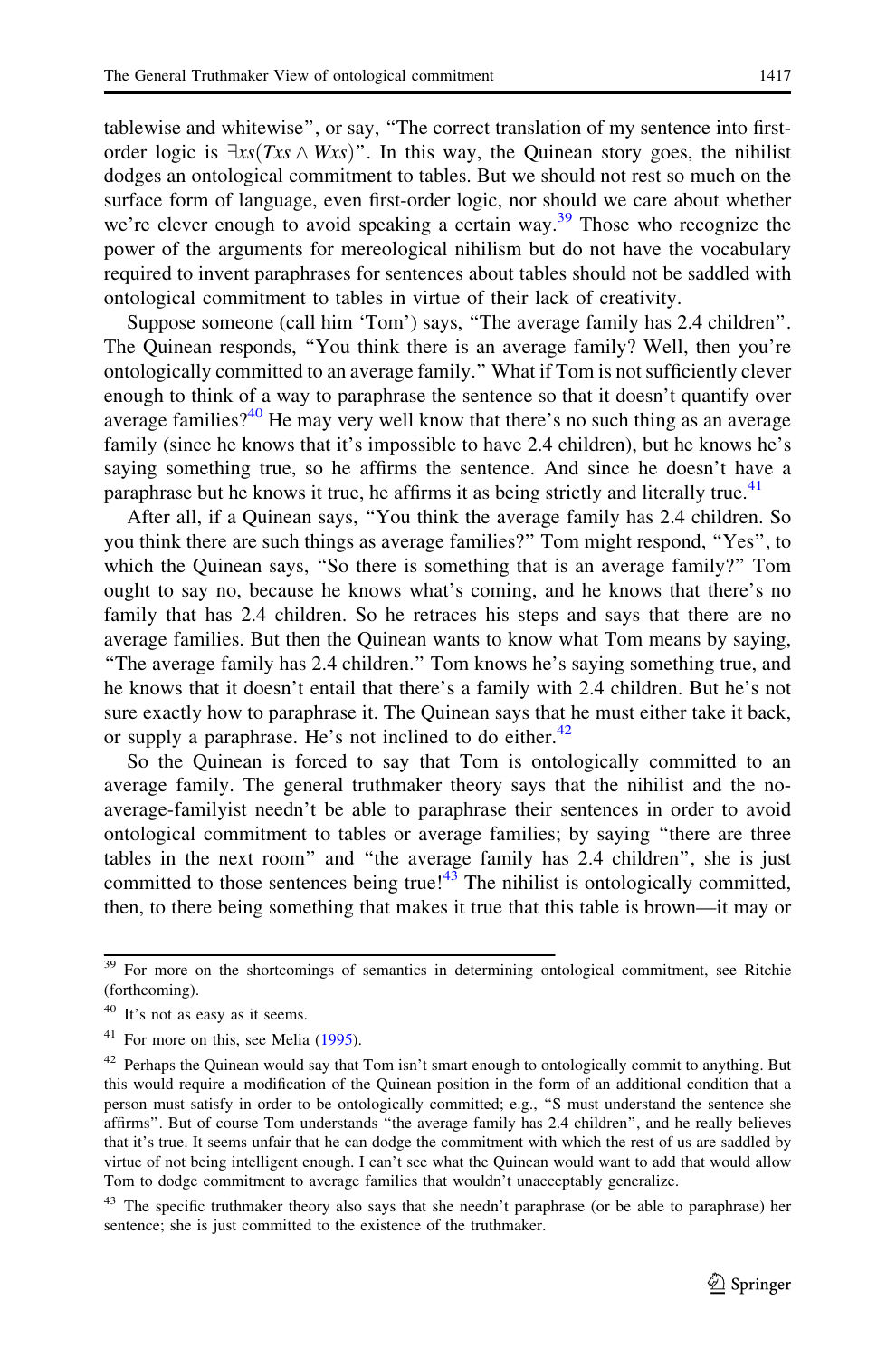may not be a table. The good neo-Quinean nihilist thinks it's simples, so she paraphrases her table-sentence into a simple-sentence, thus allowing her to ontologically commit only to simples, and not tables. And the no-average-familyist is ontologically committed to there being something that makes it true that the average family has 2.4 children—it may or may not be an average family. The neo-Quinean no-average-familyist thinks it's simples or people and some facts about numbers, so the intelligent neo-Quinean no-average-familyist offers a paraphrase: ''The total number of children had by families divided by the total number of families is  $2.4$ .<sup>44</sup> But the less intelligent neo-Quinean no-average-familyists are stuck being ontologically committed to an average family. All this work is unnecessary, on the general truthmaker theory.

# 6 Other truthmaker views

Thus far I have explained and argued for the General Truthmaker View of ontological commitment, and made clear its advantages over the Quinean view. But the General Truthmaker View is not the only truthmaker view on offer, and many of the advantages of the General Truthmaker View are shared by other truthmaker views. However, there are other reasons to prefer the General Truthmaker View to other truthmaker views. I'll spend the remainder of the paper explaining and critiquing other truthmaker views, and showing the advantages that the General Truthmaker View has over them.

### 6.1 The Specific Truthmaker View

The Specific Truthmaker View says that when one affirms a sentence, one is ontologically committed to whatever happens to make true the sentence. I am not sure if anyone holds the Specific Truthmaker View, because proponents of truthmaker views have not yet filled in enough details; they have never made clear just what they take our ontological commitments to be. They talk about our ontological commitments being to the truthmakers, but that's not the General Truthmaker View. First, people ought to incur some ontological commitment by uttering false sentences. On the Specific Truthmaker View, someone who says, "There are  $\aleph_0$  unicorns" occurs no ontological commitment, because the sentence is false and thus has no truthmaker. But most of us want to say that they do incur some ontological commitment. If our ontological commitments are to the truthmakers the sentence *would have* if it were true, then what about necessarily false sentences? For example, what are my ontological commitments when I affirm "There are  $\aleph_0$ unicorns and  $2 + 2 = 5$ "? Again, it seems I ought to incur some ontological commitment, but on the Specific Truthmaker View I do not.

<sup>&</sup>lt;sup>44</sup> And now it looks like she's ontologically committed to total numbers! Though in comparison they seem relatively easy to paraphrase away.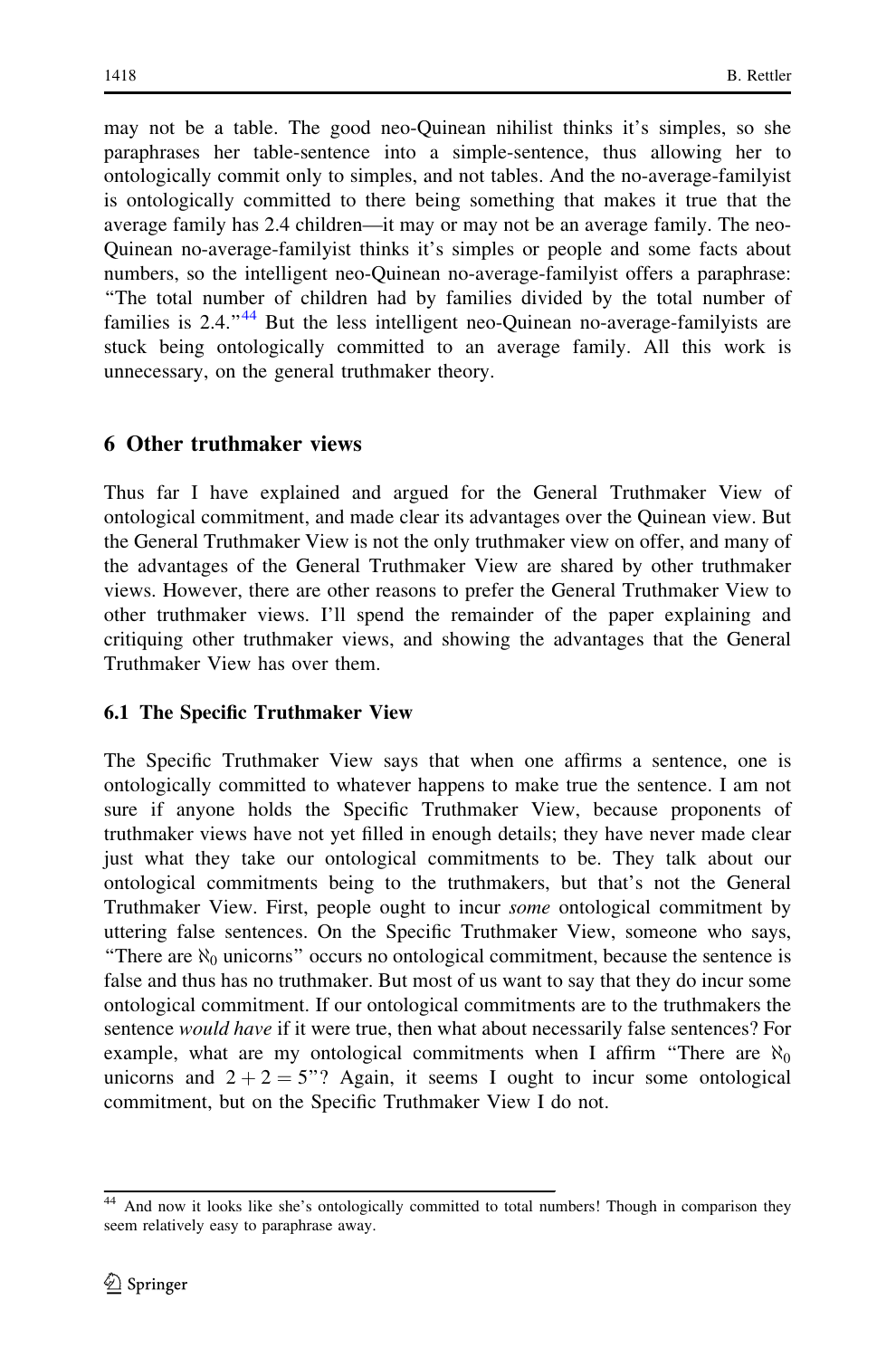Second, suppose Jonathan Schaffer ([2010\)](#page-20-0) is right; truthmaker monism is true, and the truthmaker is the world.<sup>45</sup> The Specific Truthmaker View says that we are ontologically committed, then, to the world—and this is the case even if we think that the truthmakers are simples, or ordinary objects, or we don't believe in truthmakers at all. I disagree. We are not ontologically committed to the world when we say ''tables exist'' and when we say ''there are a few colors'', especially if we emphatically deny that the world is the truthmaker for those sentences. But that's what proponents of the Specific Truthmaker View are committed to. I like the general view — we're only committed to there being truthmakers. So, by saying "tables exist", we're not ontologically committed to the truthmakers; we're just committed to there being truthmakers. Namely, we're committed to the sentence being true and having a truthmaker (or several). This sounds eminently reasonable to me, and it is good reason to prefer the General Truthmaker View to the Specific Truthmaker View.

There are not many who have held truthmaker views. Though contemporary talk of truthmaking has its origins in  $1984<sup>46</sup>$  most of the discussion of truthmaking has been attempts to formulate an adequate truthmaker principle, discussions of which ontological category truthmakers belong to, and accusations that certain people (e.g. nominalists, presentists, actualists) cannot provide truthmakers for the sentences they so freely affirm. $47$  It is widely thought that John Heil was the first to accept a truthmaker view of ontological commitment, and he has been followed by David Armstrong; unfortunately, neither of the two of them said enough about ontological commitment to glean a particular theory from their work. But recently Ross Cameron has articulated a own truthmaker view in a series of papers.<sup>48</sup> In the next section I'll distinguish my view from Cameron's by arguing that he accepts the Specific Truthmaker View, and raise a few objections to his particular version.

#### 6.2 Ross Cameron's truthmaker view

Ross Cameron has offered the most sustained explication and defense of a truthmaker view. He sees an ancestor of his truthmaker view in Heil, and in his two recent papers [\(2008](#page-19-0) and [2010](#page-19-0)), he develops the view in much greater detail.<sup>49</sup> However, while he clarifies a lot about the view, he fails to distinguish between the General Truthmaker View and the Specific Truthmaker View. This is not a criticism; his aim was to distinguish truthmaker views from Quineanism and fend off objections to them. But the result is that he seems to slide back and forth between the General Truthmaker View and the Specific Truthmaker View, as if there is no difference. I think there is a difference, and I've highlighted that

 $45$  Truthmaker monism is the view that there is one truthmaker. According to Schaffer ([2010\)](#page-20-0), the leading (and perhaps only) proponent of the view, the one truthmaker is the world.

 $46$  The paper to which I'm referring is Mulligan et al. [\(1984](#page-19-0)), who cite as inspiration the *Tractatus*.

 $47$  For such discussion, see Beebee and Dodd ([2005\)](#page-19-0).

<sup>48</sup> See Heil [\(2003](#page-19-0)) and Heil ([2012](#page-19-0), §8.5), Armstrong [\(2004,](#page-19-0) §2.14), and Cameron [\(2008](#page-19-0), [2010\)](#page-19-0).

<sup>&</sup>lt;sup>49</sup> For other discussions of Cameron's view, see Brogaard [\(2008](#page-19-0)) and Schaffer ([2008\)](#page-20-0).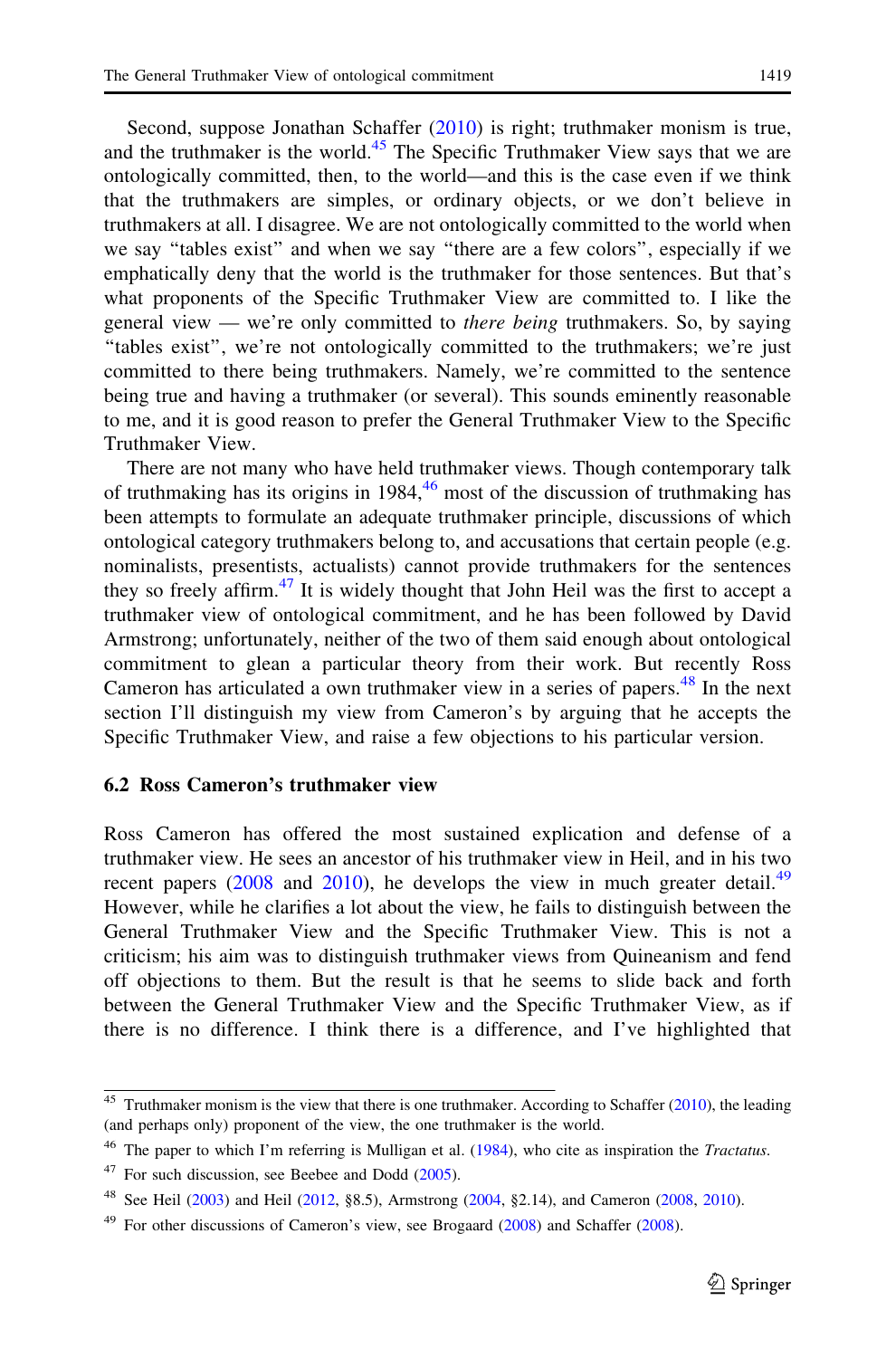difference above. In this section, I'll attempt to show that Cameron should be interpreted as holding the Specific Truthmaker View, and pose a few objections to some particular things he says.

Cameron states the view in the first paper: ''I am a truthmaker theorist: I hold that the ontological commitments of a theory are just those things that must exist to make true the sentences of that theory." (Cameron [2008](#page-19-0), 4). And in the second paper: ''...the ontological commitments of a sentence S are, on my view, exactly those entities needed to ground the truth of S.'' (Cameron [2010,](#page-19-0) 251)

As I see it, there are three ways one can understand Cameron's view:

- 1. It's not the case that tables must exist for the sentence ''tables exist'' is to be true; rather, some other things exist and make it true.
- 2. Of course tables must exist for the sentence ''tables exist'' to be true, but tables aren't the truthmakers for the sentence, and thus the theory is not ontologically committed to them; it's only ontologically committed to what makes it true that tables exist.
- 3. Tables must exist for the sentence ''tables exist'' to be true, but the theory isn't ontologically committed to them—it's only ontologically committed to there being something that makes "tables exist" true.

(1) is the most natural way to read the 2008 formulation, but I do not think it's what Cameron intends. I think he intends the view to be (2). He makes a distinction between existence and ''real being'', and says that tables must exist for ''tables exist" to be true, but tables don't have to have *real being* for "tables exist" to be true; and we're only ontologically committed to things we think have *real being*.<sup>50</sup> On that basis, I think we can rule out (1). (3) is the General Truthmaker View. But Cameron thinks we're committed to the things that must exist, or those entities needed, for the sentence to be true. We're committed to those very things. Since (3) doesn't say we're committed to those very things, just some things or other, (3) is out. Cameron, I think, would accept (2).

A natural question arises about what 'must' and 'needed' mean in this context. Is it that the ontological commitments are to things that *entail* the truth? Or the things that in fact make it true? The most natural reading is that 'must' here is a modal operator. But in that case our ontological commitments might very well be disjunctive, if a sentence has different truthmakers in different worlds. If ''tables exist'' is true but has different truthmakers in different worlds, then no particular thing *must* exist to make it true. What *must* exist is: either this table or that table or some merely possible table or this bunch of simples or the Cosmos or...So if some sentences are made true by different things in different worlds, then the most natural reading of Cameron's view is as a Specific Truthmaker View, but of a modal sort; we're ontologically committed to: this table at  $W_1$ , that table at  $W_2$ , these simples at  $W_3...$ 

<sup>&</sup>lt;sup>50</sup> Compare the following two quotations, which seem to be in tension: "I hold that the ontological commitments of a theory are just those things that must exist to make true the sentences of that theory" (Cameron [2008](#page-19-0), 4) and "what has real being—what there *really* is—is what makes the true theory of the world true, and this is a proper subset of the things that theory says there are" (Cameron [2010](#page-19-0), 250).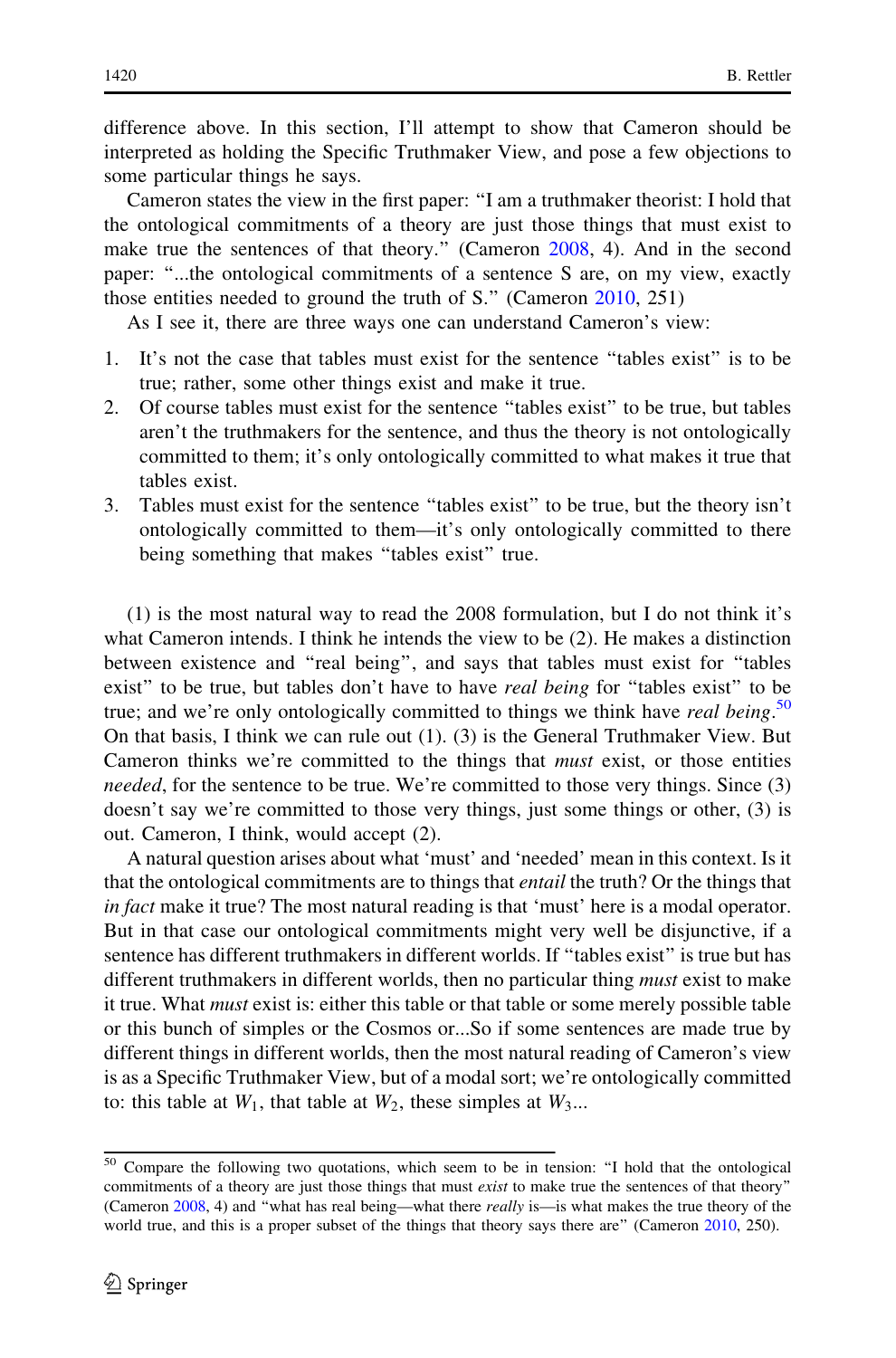There is one point at which one might wonder whether Cameron holds the General Truthmaker View: ''We should make a distinction, as indeed anyone must, between a sentence bringing an ontological commitment to some particular thing(s), and it ontologically committing you to some things or other. I say that a sentence S commits you to some *particular* thing A when A has to make S true if it is true; that S commits you to there being some things or other amongst the Xs when it has to be the case that some things or other amongst the Xs make S true if it is true"  $(2010, p. 253)$  $(2010, p. 253)$  $(2010, p. 253)$ . But here Cameron is thinking of things like disjunctions, for example, "A is  $F$  or  $B$  is  $G$ ". He thinks that in affirming this one isn't ontologically committed to the state of affairs of A's being F, or the state of affairs of B's being G. But he does think that anyone who affirms "A is F or B is G" is ontologically committed to *one or other* of those states of affairs. The General Truthmaker View differs, saying that when one asserts ''A is F or B is G'', one is ontologically committed to there being something or some things that make it true. Perhaps it's one of the aforementioned states of affairs, but perhaps it's the Cosmos, or God, or just A, or Gness.

Cameron also says, ''If you want to hold that 'there are Xs' is strictly and literally true whilst resisting ontological commitment to the Xs, you should show that one can provide grounds for the truth of such claims without appealing to the Xs...'' [\(2010](#page-19-0), p. 249). While I agree that you should eventually show (or at least argue) that something else can make true sentences about Xs if you don't want to be ontologically committed to Xs, the proponent of the General Truthmaker View thinks that you don't *have to*. That is, you needn't show that you can provide grounds for ''there are Xs'' in order to maintain that 'there are Xs' is strictly and literally true while not ontologically committing to Xs. Cameron seems to disagree; he also says, "To resist commitment to tables I do not *need to* reject the truth of table-talk but rather show that table-talk can be made true by something other than tables" ([2010,](#page-19-0) p. 250, emphasis mine). Saying, "I don't need to  $X$ , but rather  $Y$ " implies that "I need to Y". If that's true, then Cameron thinks that to resist commitment to tables, he needs to *show* that table-talk can be made true by something other than tables. This is, of course, a nice advance over Quineanism, which says that he needs to paraphrase his sentence into one that doesn't quantify over tables; Cameron just says he needs to provide truthmakers that aren't tables.

But the spirit of the demand for truthmakers is very much the same as the demand for paraphrase. The proponent of the General Truthmaker View says that not only does Cameron not have to show what the truthmakers could be, he doesn't even have to say what he takes them to be. He ought to, *qua metaphysician*, be in the business of investigating what the truthmakers are/must be/could be for various sentences. But it's not the case that *the only way* to resist ontological commitment to  $Fs$  is by offering a different truthmaker for sentences about  $Fs$ . It's not clear what Cameron thinks about this. He talks about resisting ontological commitment to tables when we say ''tables exist'' because simples are all that's required to make it true. What if we had no idea that simples exist? Would we then be ontologically committed to tables? I say no—we're just committed to the sentences having truthmakers, and it's the metaphysician's job to find out what they are. Perhaps it's the world, perhaps simples, perhaps tables...Every time Cameron says, ''We aren't committed to Xs'', he immediately supplies a truthmaker, ''All that sentences about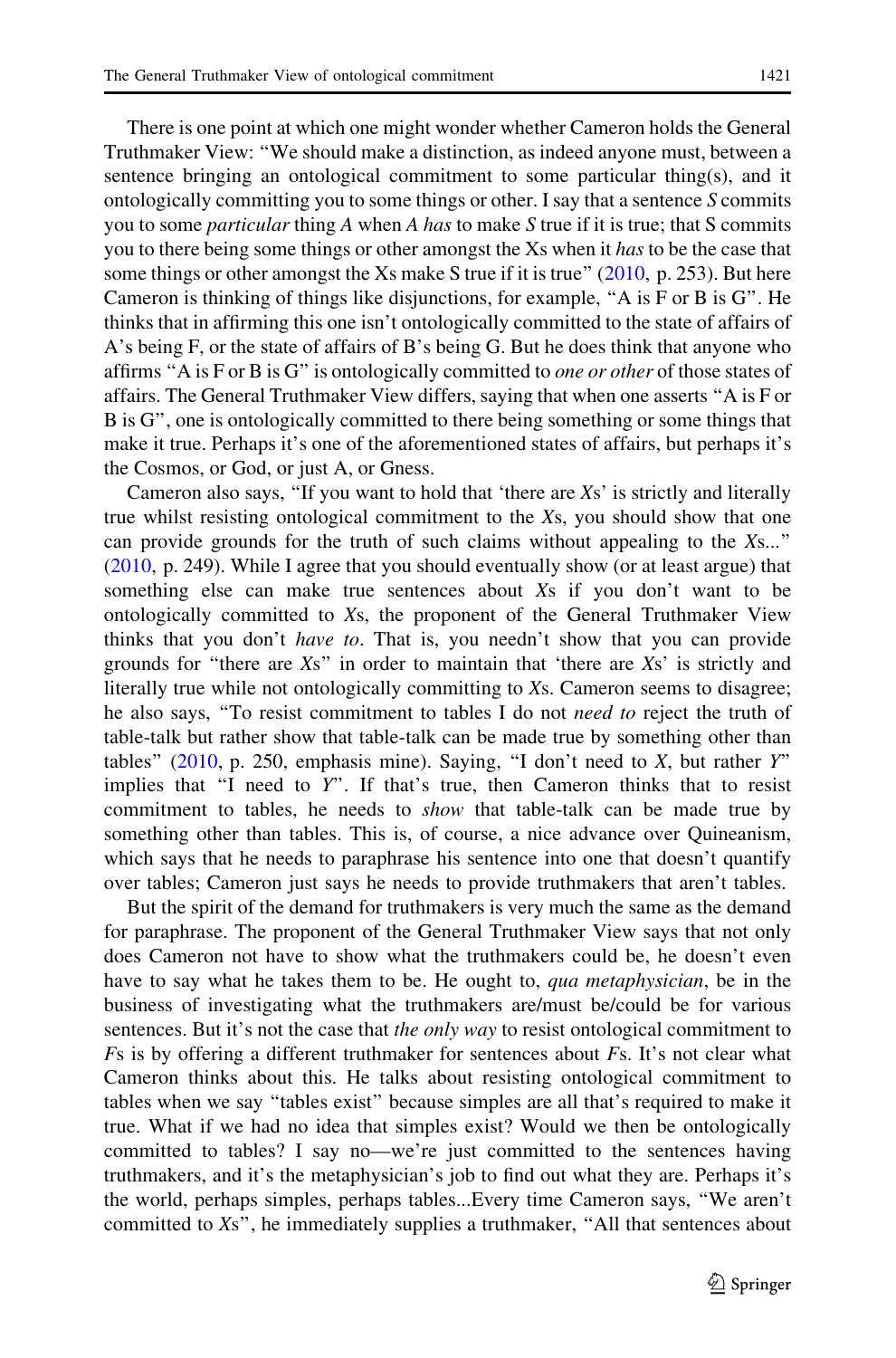Xs commit us to are Ys''. But on my view, we are not committed to Xs if we cannot supply Ys as candidate truthmakers.

There are things with which the proponent of the General Truthmaker View disagrees even more strongly. Cameron says that ''if ''there are denumerably many electrons'' is true, then we aren't committed to a particular plurality of electrons, but rather some denumerable plurality of electrons" ([2010,](#page-19-0) p. 254). This seems starkly at odds with any truthmaker view of ontological commitment. Why are we committed to some denumerable plurality of electrons, rather than to the truthmakers of that sentence, or there being some truthmakers? After all, what if I believe that ''there are denumerably many composite objects'' is true? Am I ontologically committed to some denumerable plurality of composite objects? The truthmaker theorist wants to say no; ''there are denumerably many composite objects'' might be made true by denumerably many other things. Or maybe just one—the Cosmos, or God. So why not with electrons? If we're only ontologically committed to the truthmakers (or to there being truthmakers), why are we committed to some denumerable plurality of electrons by uttering ''there are denumerably many electrons'' but not some denumerable plurality of composite objects by uttering ''there are denumerably many composite objects''?

I'll conclude this section with a prime example of Cameron's seeming commitment to the Specific Truthmaker View: ''Perhaps what makes it true that there is a one-to-one correspondence between the Fs and the Gs are numbers; but in that case the stipulation of Hume's Principle isn't bringing about any new commitment—we were *already* committed to the existence of numbers in claiming such a one-to-one correspondence" [\(2008](#page-19-0), p. 12).

The proponent of the General Truthmaker View disagrees. In saying, ''there is a one-to-one correspondence between the  $Fs$  and the  $Gs$ ", we were committed to there being a truthmaker for that sentence. Perhaps numbers, perhaps some particular function mapping the Fs to the Gs, perhaps the world...But we are not ontologically committed to any of those particular things, even if it turns out that the numbers make it true that there is a one-to-one correspondence between the Fs and the Gs.

Perhaps these are not representative quotes, and I've misunderstood Cameron or cherry-picked quotations. But I think it's clear that Cameron was not sensitive to a distinction between the General Truthmaker View and the Specific Truthmaker View, and that his view is most naturally understood as the Specific Truthmaker View. I have offered a different option, the General Truthmaker View, and reasons to prefer it to the Specific Truthmaker View.

#### 7 Objection: theory choice

I'll conclude by articulating and responding to a natural objection to the General Truthmaker View. Obviously, according to the General Truthmaker View, ontological commitments can no longer be read off of quantificational sentences, and indeed they can't be read off of sentences at all. So the objection is that if the General Truthmaker View is true, we cannot evaluate theories for their ontological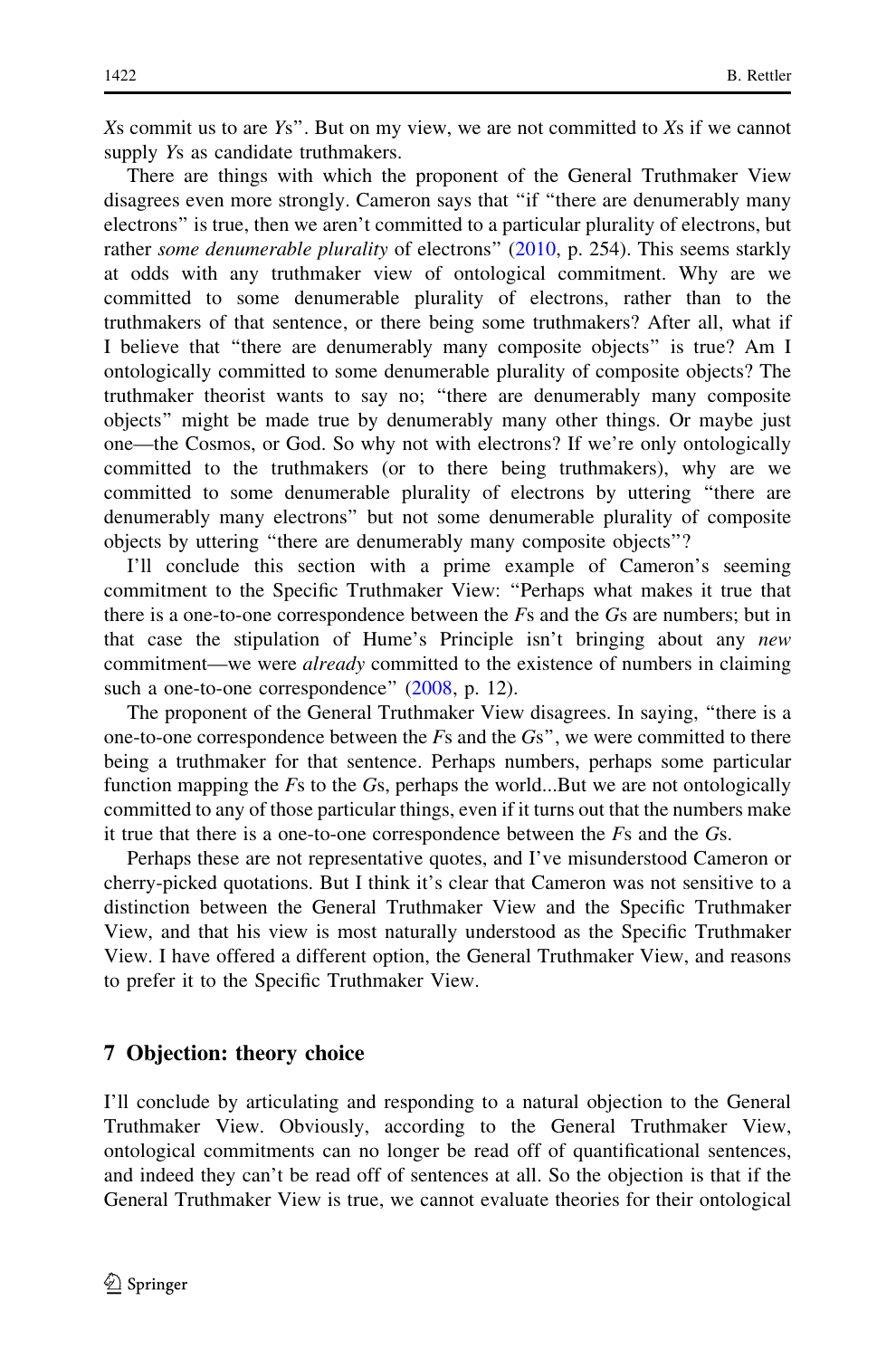commitment.<sup>51</sup> It used to be that we could look at the values of the variables bound by existential quantifiers; but the General Truthmaker View divorces ontological commitment from existential quantification, and indeed from all language and sentence usage. So if one aspect of theory choice is ontological commitment, how do we choose theories?

The answer is that, it's true, just looking at the sentences will no longer tell you which theory wins the day with respect to parsimony of ontological commitments. But it never should have. In order to know the *ontological* commitments of a theory, one must do metaphysics. In particular, one must think about the conditions those sentences make on the world. Namely, what the world has to be like in order for the sentences to be true. That is to say, one must think about truthmaking. What is or are the truthmaker or truthmakers for my sentence ''there are water molecules''? Is it water molecules? Does it have to be, or could it be atoms or quarks or even smaller things? On the General Truthmaker View, accepting ''there are water molecules'' doesn't commit us to water molecules, even if they do make it true, and even if they are necessary to make it true. Of course, one shouldn't accept it if one doesn't think it's true, or if one doesn't want to be ontologically committed to there being some truthmakers for it. But in order to be ontologically committed, one can't just say what there is—one must also say what makes her sentences true.

Another case study: suppose you are a priority monist and a truthmaker monist you think the Cosmos grounds everything and is the only truthmaker. The Quinean tells you that, regardless of these views, you are ontologically committed to trains when you say, "There's a train that runs from Rome to Hamburg", and to elements when you accept ''There are 118 elements in the periodic table''. But you clearly think that both of these are made true by the Cosmos. So thinking those sentences are true, and true in virtue of the Cosmos, shouldn't make trains count against your ontology. Accepting those sentences doesn't ontologically commit you to anything other than there being truthmakers for them. And accepting ''the Cosmos makes true the sentence 'There's a train that runs from Rome to Hamburg''' ontologically commits you to there being a truthmaker for that sentence. And so on; for each sentence you utter, you are ontologically committed to there being a truthmaker (or some truthmakers) for it.

This means that theories are incomplete with respect to their ontological commitments if they don't give an account of what makes the sentences in them true. Of course, the account will be given with more sentences, and the ontological commitments of those sentences will still be to there being some things that make them true. Suppose one's theory contains these three sentences: ''There are electrons.'' ''There are water molecules.'' ''Electrons are the truthmakers for 'there are water molecules'.'' This theory is committed to these sentences being true, and ontologically committed to there being truthmakers for them. If things other than electrons are the truthmakers for ''There are water molecules'', then ''Electrons are the truthmakers for 'there are water molecules''' is not true. If one wants to argue that it is true, one must provide a truthmaker for ''It is not the case that electrons are

<sup>&</sup>lt;sup>51</sup> Thanks to an anonymous referee for this worry; I had thought a great deal about something like it, but the referee framed it very well, which helped me know how to respond.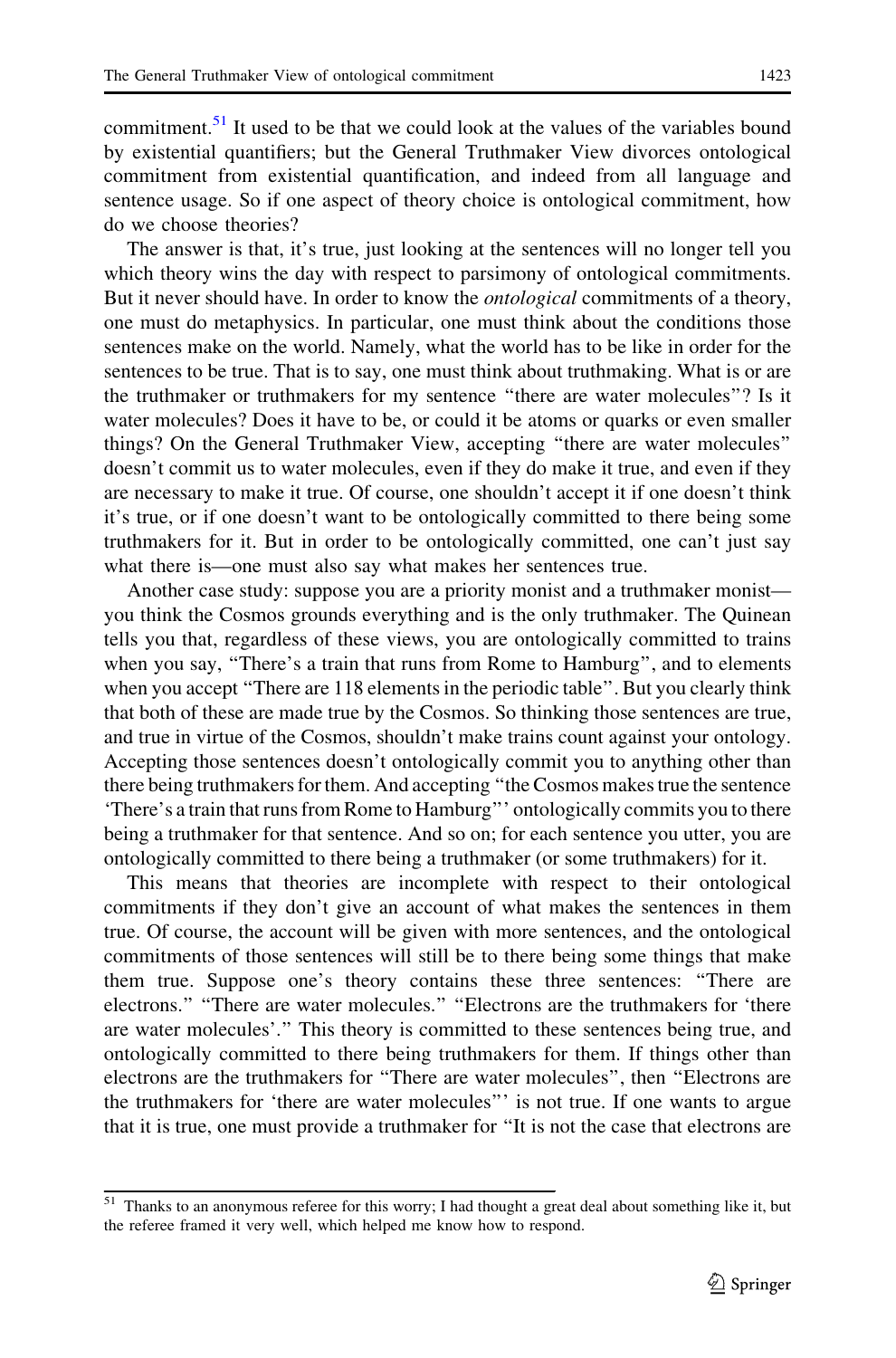<span id="page-19-0"></span>the truthmakers for 'there are water molecules' and electrons are the truthmakers for 'there are water molecules'''. Presumably there is no truthmaker for that, because it's a contradiction. So in virtue of being committed to the truth of ''Electrons are the truthmakers for 'there are water molecules''', one is committed to there being electrons.

## 8 Conclusion

On the General Truthmaker View, one's ontological commitments are to there being<sub>F</sub> entities which make true the sentences one affirms. The sentences one affirms will include sentences like " $a$  exists", "Ps exist", and the like. So, the everyday English quantifier,  $\exists_F$ , has in its domain a, things that are P, and the like. One's ontological commitments are to there being<sub>F</sub> entities that make those sentences true.

There are three advantages the General Truthmaker View. One is that it allows us to make sense of cases like the Nihilo case. Another is that it allows us to rely less on language to determine what we ought to be ontologically committed to. And a third is that it allows us to say that English sentences that nearly everyone accepts are true, but without the ontological baggage that the Quinean view requires. These are good reasons to accept the General Truthmaker View. There are putative reasons not to accept the General Truthmaker View, but I hope to have shown why they are not good reasons. Truthmaker views are better than the Quinean view, and the General Truthmaker View is the best of the truthmaker views.

#### References

Armstrong, D. M. (2004). Truth and truthmakers. Cambridge: Cambridge University Press.

- Beebee, H., & Dodd, J (Eds.). (2005). Truthmakers: The contemporary debate. Oxford: Clarendon Press. Brogaard, B. (2008). Inscrutability and ontological commitment. Philosophical Studies, 141, 21–42.
- Cameron, R. (2008). Truthmakers and ontological commitment: Or how to deal with complex objects and mathematical ontology without getting into trouble. Philosophical Studies, 140, 1–18.
- Cameron, R. (2010). How to have a radically minimal ontology. Philosophical Studies, 151, 249–264.
- Church, A. (1958). The ontological status of women and abstract entities. Unpublished lecture delivered to Harvard University.
- Fine, K. (2001). "The question of realism." Philosopher's Imprint 1.
- Fine, K. (2009). The question of ontology. In David Chalmers, David Manley, & Ryan Wasserman (Eds.), Metametaphysics. Oxford: Oxford University Press.
- Heil, J. (2003). From an ontological point of view. Oxford: Oxford University Press.
- Heil, J. (2012). The universe as we find it. Oxford: Oxford University Press.
- Kripke, S. (1979). A puzzle about belief. In Margalit, A. (Ed.), Meaning and use (pp. 239–283). Dordrecht: Reidel.
- Mackie, P. (1993). Ordinary language and metaphysical commitment. Analysis, 53, 243–251.
- McDaniel, K. (2010). Being and almost nothingness. Noûs, 44, 628–649.
- Melia, J. (1995). On what there's not. Analysis, 55, 223–229.
- Mulligan, K, Simons, P, & Smith, B. (1984). Truth-makers. Philosophy and Phenomenological Research, 44, 287–321.